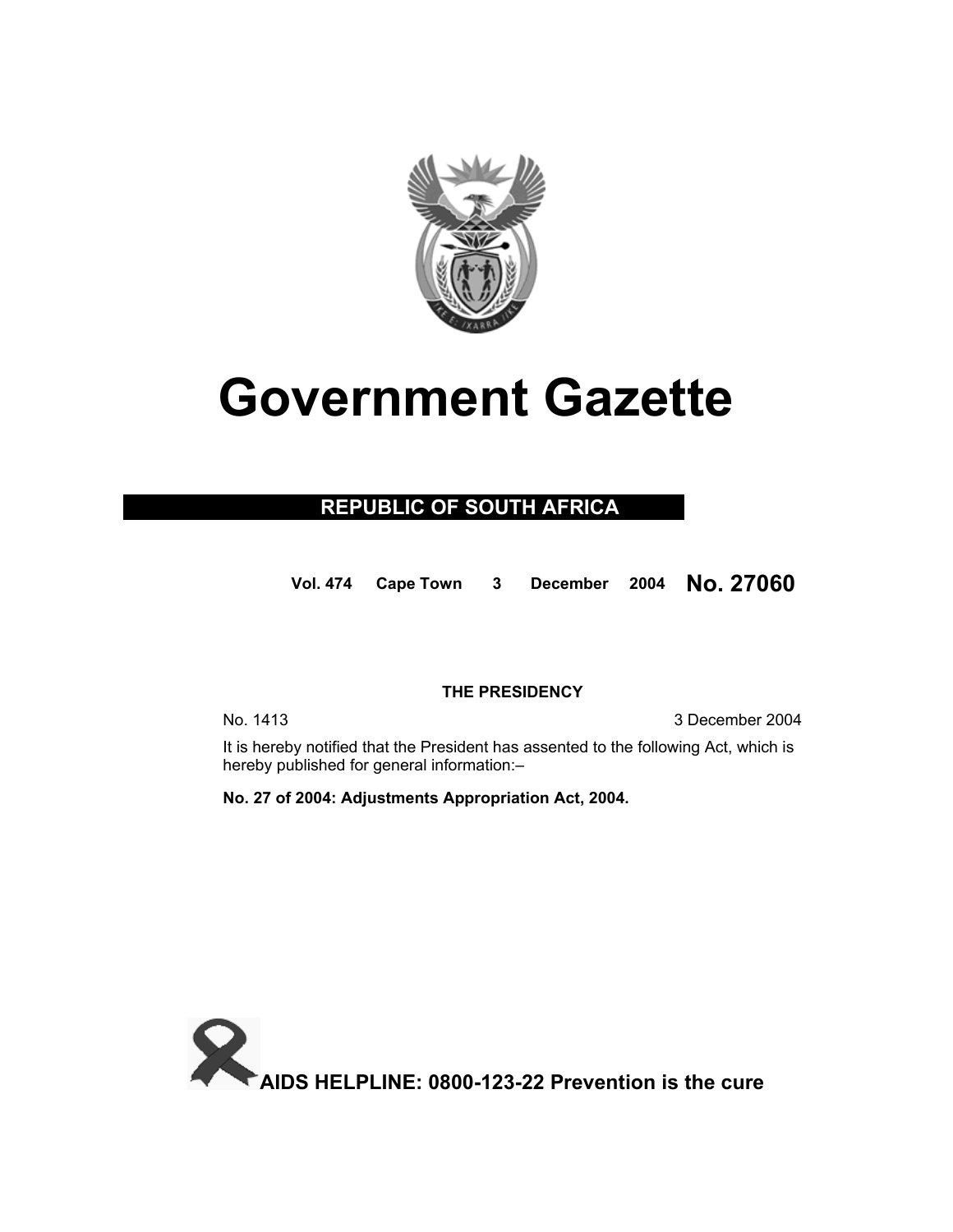$\mu$  is a  $\mu$ 

والتواز

 $\sim$   $\sim$ 

Act No. 27, 2004 **ADJUSTMENTS APPROPRIATION ACT, 2004** 

*(English text signed by the President.) (Amented to 1 December 2004.)* 

## **ACT**

**To appropriate adjusted amounts of money for the requirements of the State in respect of the financial year ending 31 March 2005.** 

**B**E IT ENACTED by the Parliament of the Republic of South Africa, as follows:-

#### **Appropriation of adjusted amounts of money for requirements of State**

**1.** Subject to the Public Finance Management Act, 1999 (Act No. I of 1999), there are hereby appropriated out of the National Revenue Fund for the requirements of the State 5 in respect of the financial year ending on **3 1** March 2005 the adjusted amounts of money shown in the Schedule.

#### **Short title**

**2.** This Act is called the Adjustments Appropriation Act, 2004.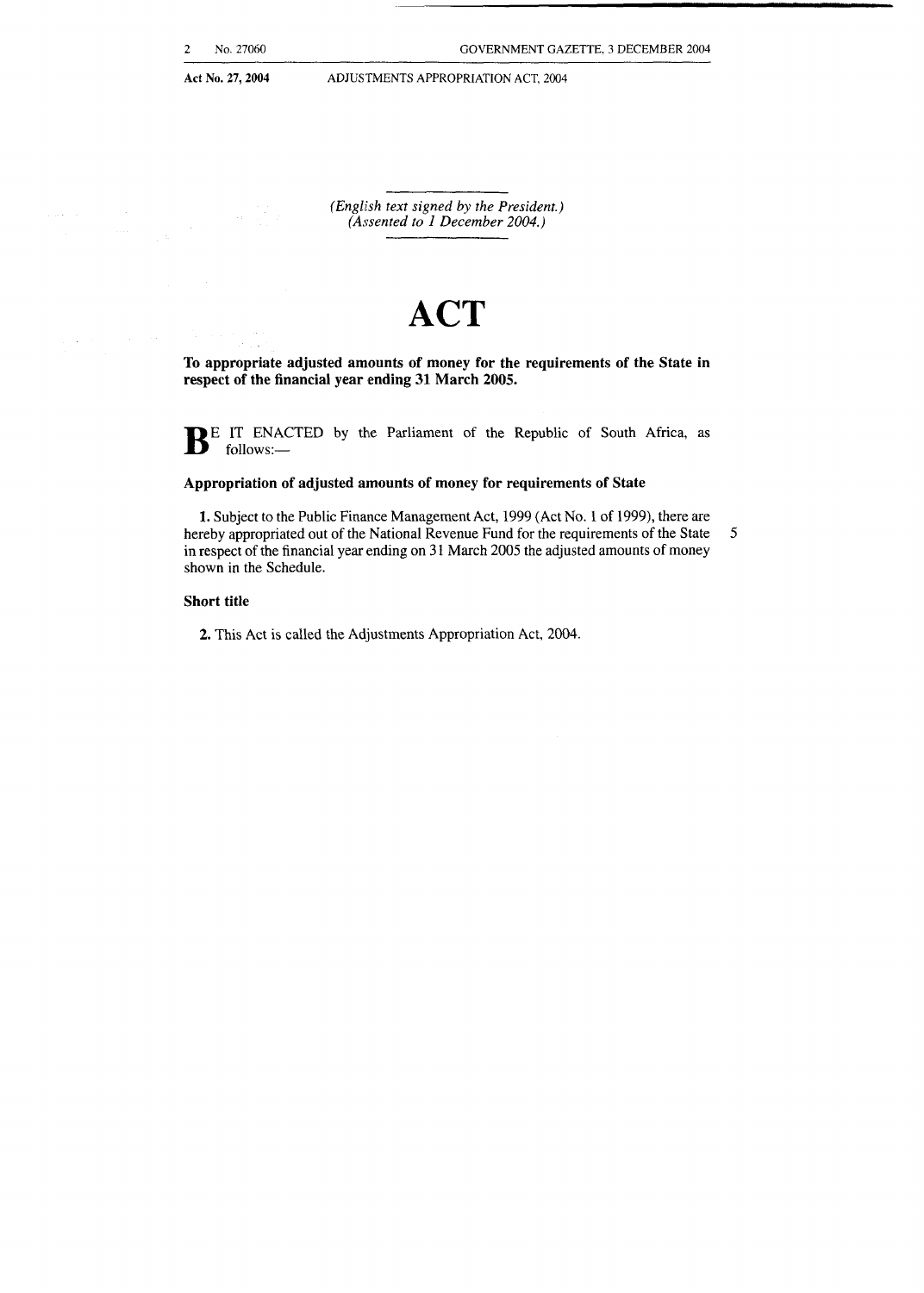## **Act No. 27,2004** ADJUSTMENTS APPROPRIATION ACT. **2004**

## **SCHEDULE**

|              | 4<br>No. 27060                                                                                                                                                                                                                                                                                                                                                |                                        | GOVERNMENT GAZETTE, 3 DECEMBER 2004 |                                                         |                     |
|--------------|---------------------------------------------------------------------------------------------------------------------------------------------------------------------------------------------------------------------------------------------------------------------------------------------------------------------------------------------------------------|----------------------------------------|-------------------------------------|---------------------------------------------------------|---------------------|
|              | Act No. 27, 2004<br>ADJUSTMENTS APPROPRIATION ACT, 2004                                                                                                                                                                                                                                                                                                       |                                        |                                     |                                                         |                     |
|              |                                                                                                                                                                                                                                                                                                                                                               |                                        |                                     |                                                         |                     |
|              | <b>SCHEDULE</b><br>Details of Vote                                                                                                                                                                                                                                                                                                                            |                                        |                                     |                                                         |                     |
|              |                                                                                                                                                                                                                                                                                                                                                               |                                        | Details of adjusted appropriation   |                                                         |                     |
| No.          | Title                                                                                                                                                                                                                                                                                                                                                         | Total per Vote<br>and Main<br>Division | Current<br>Payments                 | Transfers                                               | Capital<br>Payments |
|              |                                                                                                                                                                                                                                                                                                                                                               | R'000                                  | R'000                               | R'000                                                   | R'000               |
| 1            | The Presidency<br>Aim: To provide effective and efficient administrative management and<br>support for the President, Deputy President and Minister to facilitate<br>their executive responsibilities in line with the Constitution; and provide<br>administrative, content, co-ordination and leadership support for<br>executive decision-making structures | 2616                                   | 3 3 5 0                             | 1066                                                    | (1800)              |
|              |                                                                                                                                                                                                                                                                                                                                                               | 1994                                   | 3794                                |                                                         | (1800)              |
|              | 2 Support Services to the President and Deputy President                                                                                                                                                                                                                                                                                                      | (283)                                  | (1349)                              | 1066                                                    |                     |
|              | Of which<br>- South African Chapter on African Renaissance                                                                                                                                                                                                                                                                                                    |                                        |                                     | 1 000                                                   |                     |
|              |                                                                                                                                                                                                                                                                                                                                                               | (20)                                   | (20)                                |                                                         |                     |
|              |                                                                                                                                                                                                                                                                                                                                                               | 925                                    | 925                                 |                                                         |                     |
| $\mathbf{2}$ | Parliament<br>Aim: To provide the support services required by Parliament to fulfil its<br>constitutional functions, to assist political parties represented in<br>Parliament to secure administrative support and service constituents,<br>and to provide Members of Parliament with the necessary facilities                                                | (11993)                                | (11993)                             |                                                         |                     |
|              | 1 Administration                                                                                                                                                                                                                                                                                                                                              | (11993)                                | (11993)                             |                                                         |                     |
| 3            | <b>Foreign Affairs</b><br>Aim: To formulate, co-ordinate, implement and manage South Africa's foreign<br>policy and international relations programmes throughout the world                                                                                                                                                                                   | 60835                                  | (44505)                             | 66 230                                                  | 39 110              |
|              |                                                                                                                                                                                                                                                                                                                                                               | 41712                                  | 17935                               | 5                                                       | 23 772              |
|              |                                                                                                                                                                                                                                                                                                                                                               | (56782)                                | (72120)                             |                                                         | 15 338              |
|              |                                                                                                                                                                                                                                                                                                                                                               | 9680                                   | 9 6 8 0                             |                                                         |                     |
|              | Of which                                                                                                                                                                                                                                                                                                                                                      | 66 225                                 |                                     | 66 225                                                  |                     |
|              | - Humanitarian Aid<br>- Southern African Development Community: Membership Fees<br>- African, Caribbean and Pacific Group of States: Membership fees<br>- Comprehensive Test Ban Treaty<br>- New Partnership for Africa's Development (Nepad)<br>- Other international organisations - Manpower secondment                                                    |                                        |                                     | 18 5 25<br>3 200<br>1061<br>(1061)<br>45 500<br>(1 000) |                     |
| 4            | <b>Home Affairs</b><br>Aim: To protect and regulate the interests of the inhabitants of the Republic<br>of South Africa, in respect of their individual status, identity and specific<br>rights and powers, and to promote a supporting service to this effect                                                                                                | 104 123                                | 155913                              | 25 590                                                  | (77380)             |
|              |                                                                                                                                                                                                                                                                                                                                                               | 211 935                                | 108 199                             | 938                                                     | 102 798             |
|              | Of which                                                                                                                                                                                                                                                                                                                                                      | (151633)                               | 33 975                              | 373                                                     | (185981)            |
|              | Specifically and exclusively appropriated<br>- Electronic Document Management System<br>- Home Affairs National Identification System Project                                                                                                                                                                                                                 |                                        |                                     |                                                         | 2310<br>50 000      |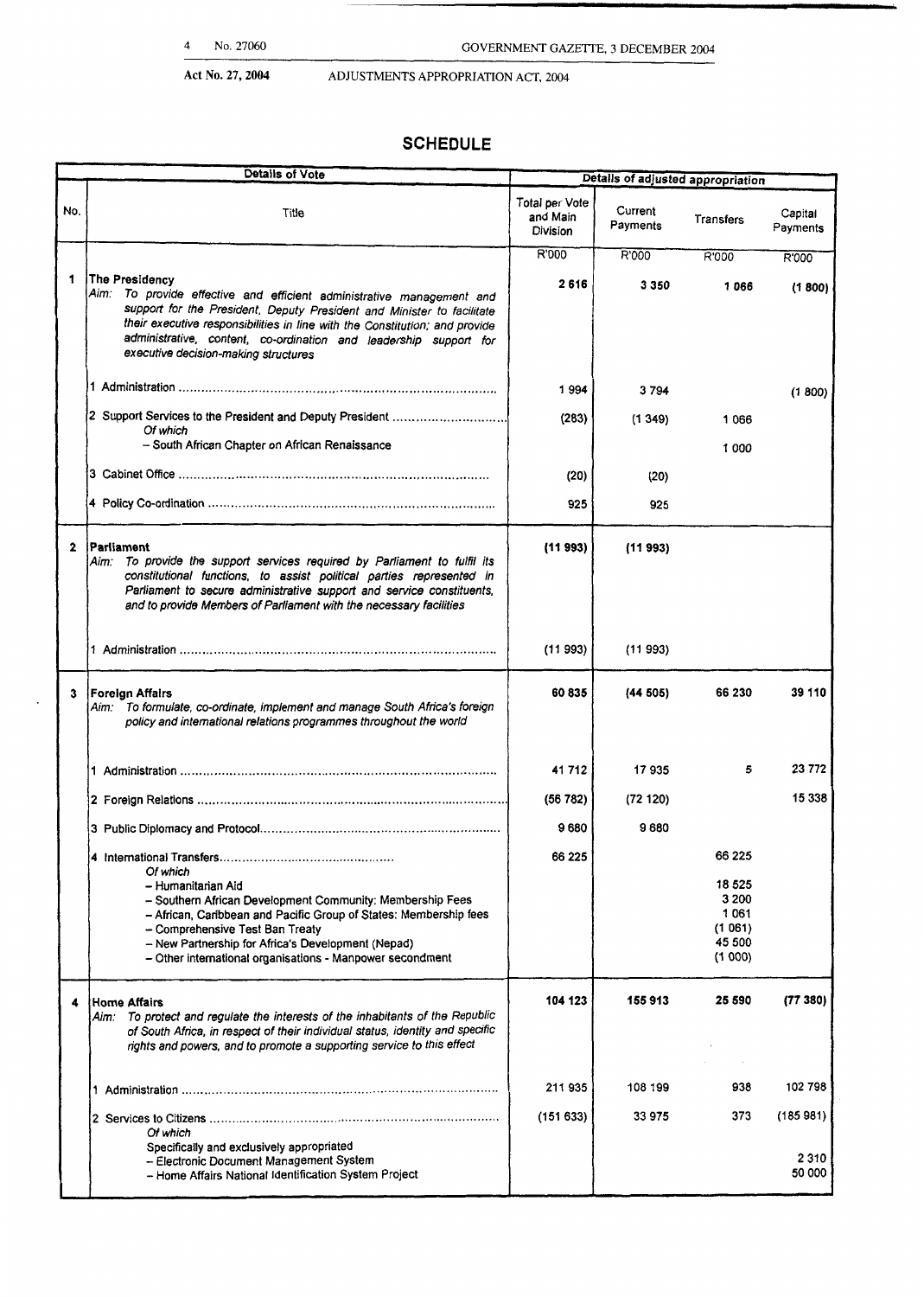**c**  ails **of** adjusted appropriation

Act No. 27, 2004 **ADJUSTMENTS APPROPRIATION ACT, 2004** 

. Details **of** Vote

| No. | Title                                                                                                                                                                                                                                                                                                      | <b>Total per Vote</b><br>and Main<br>Division | Current<br>Payments | Transfers         | Capital<br>Payments |
|-----|------------------------------------------------------------------------------------------------------------------------------------------------------------------------------------------------------------------------------------------------------------------------------------------------------------|-----------------------------------------------|---------------------|-------------------|---------------------|
|     |                                                                                                                                                                                                                                                                                                            | <b>R'000</b>                                  | R'000               | R'000             | R'000               |
|     |                                                                                                                                                                                                                                                                                                            | 6310                                          | 13739               | 406               | (7835)              |
|     |                                                                                                                                                                                                                                                                                                            | 37 511                                        |                     | 23873             | 13 638              |
|     | Of which<br>- Independent Electoral Commission                                                                                                                                                                                                                                                             |                                               |                     | 23 873            |                     |
|     | Specifically and exclusively appropriated<br>- Accommodation Infrastructure (B390Capital Works)                                                                                                                                                                                                            |                                               |                     |                   | 19804               |
| 5   | Provincial and Local Government<br>To develop and promote a national system of integrated and co-<br>Aim:<br>operative governance, and to support provincial and local government                                                                                                                          | 286 613                                       | 6883                | 279730            |                     |
|     | Of which<br>- Glenrand M.I.B Insurance Brokers                                                                                                                                                                                                                                                             | (1637)                                        | (1667)              | 30<br>31          |                     |
|     |                                                                                                                                                                                                                                                                                                            | (935)                                         | (935)               |                   |                     |
|     |                                                                                                                                                                                                                                                                                                            | (858)                                         | (858)               |                   |                     |
|     |                                                                                                                                                                                                                                                                                                            | 1929                                          | 1929                |                   |                     |
|     |                                                                                                                                                                                                                                                                                                            | 6764                                          | 6 7 64              |                   |                     |
|     | Of which                                                                                                                                                                                                                                                                                                   | 274 000                                       |                     | 274 000           |                     |
|     | Conditional Grants to Local Government<br>- Municipal Infrastructure Grant<br>- Disaster relief                                                                                                                                                                                                            |                                               |                     | (6000)<br>280 000 |                     |
|     |                                                                                                                                                                                                                                                                                                            | 7 350                                         | 1650                | 5700              |                     |
|     | Of which<br>- Municipal Demarcation Board                                                                                                                                                                                                                                                                  |                                               |                     | 5 500             |                     |
|     | - Commission for the Promotion and Protection of the Rights of<br>Cultural, Religious and Linguistic Communities                                                                                                                                                                                           |                                               |                     | 200               |                     |
| 6   | <b>IPublic Works</b><br>Aim: To provide and manage the accommodation, housing, land and<br>infrastructure needs of national departments, to promote the expanded<br>national public works programme, and to transform the Construction<br>and Property Industries                                          | 693 986                                       | (30700)             | 632 493           | 92 193              |
|     |                                                                                                                                                                                                                                                                                                            | 34 488                                        | 34 488              |                   |                     |
|     |                                                                                                                                                                                                                                                                                                            | 659 498                                       | (64538)             | 632 493           | 91 543              |
|     | Of which<br>- Rates on state properties                                                                                                                                                                                                                                                                    |                                               |                     | 632 493           |                     |
|     |                                                                                                                                                                                                                                                                                                            |                                               | (650)               |                   | 650                 |
|     |                                                                                                                                                                                                                                                                                                            |                                               |                     |                   |                     |
| 7   | Government Communication and Information System<br>Aim: To provide a comprehensive communication service on behalf of<br>government to facilitate the involvement of the majority of South<br>Africans in the process of governance, reconstruction and development,<br>nation-building and reconciliation |                                               | (523)               | 53                | 470                 |
|     |                                                                                                                                                                                                                                                                                                            | 1065                                          | 986                 | 9                 | 70                  |
|     |                                                                                                                                                                                                                                                                                                            | (122)                                         | (122)               |                   |                     |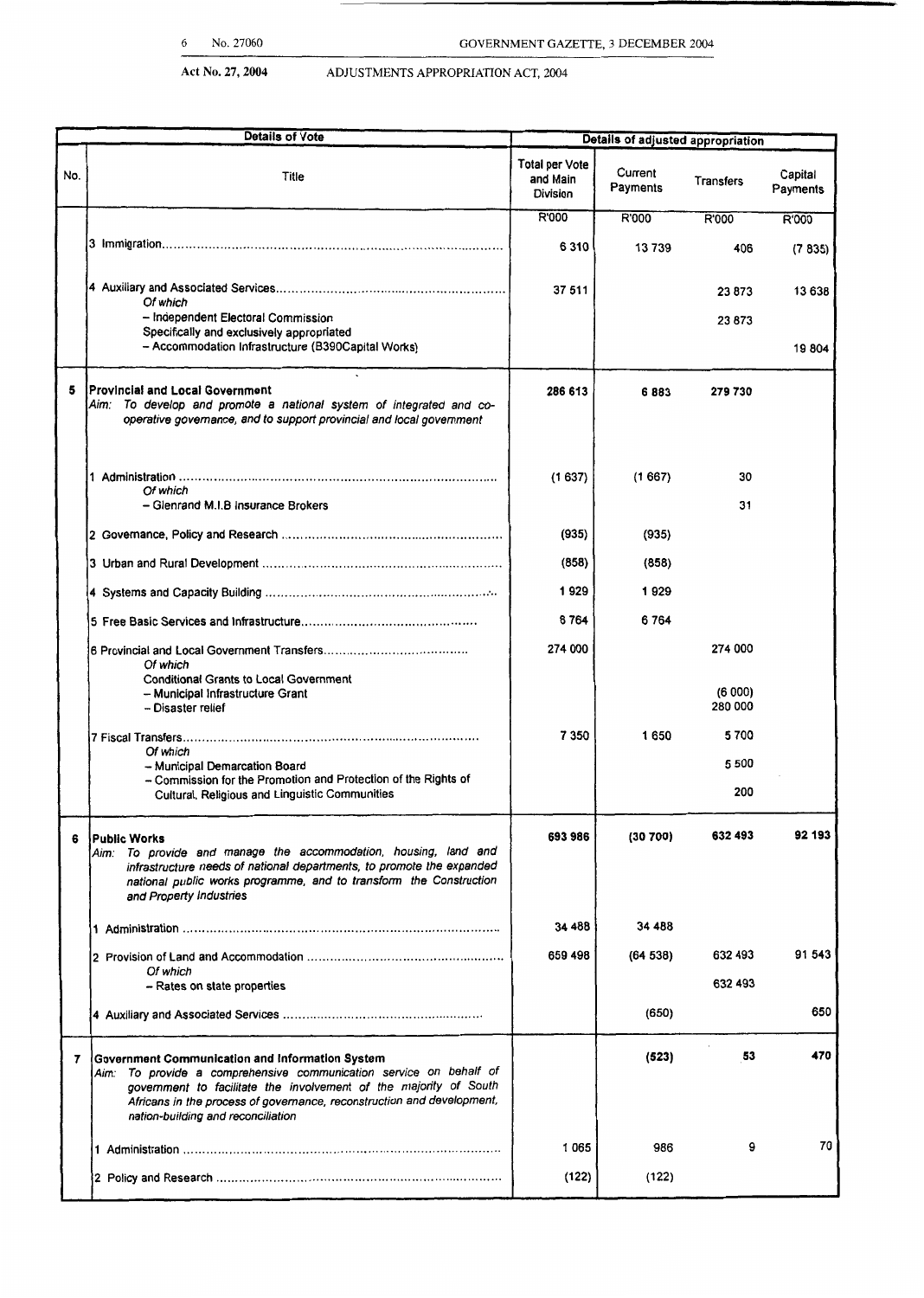| Details of Vote<br>Details of adjusted appropriation |                                                                                                                                                                                                                   |                                        |                     |                   |                     |
|------------------------------------------------------|-------------------------------------------------------------------------------------------------------------------------------------------------------------------------------------------------------------------|----------------------------------------|---------------------|-------------------|---------------------|
| No.                                                  | Title                                                                                                                                                                                                             | Total per Vote<br>and Main<br>Division | Current<br>Payments | Transfers         | Capital<br>Payments |
|                                                      |                                                                                                                                                                                                                   | R'000                                  | R'000               | R'000             | R'000               |
|                                                      |                                                                                                                                                                                                                   | (802)                                  | (806)               | 4                 |                     |
|                                                      |                                                                                                                                                                                                                   | (884)                                  | (917)               | 33                |                     |
|                                                      |                                                                                                                                                                                                                   | 743                                    | 336                 | 7                 | 400                 |
| 8                                                    | National Treasury<br>Aim: To promote economic development, good governance, social progress<br>and rising living standards through accountable, economic, efficient,<br>equitable and sustainable public finances | 80 185                                 | (9359)              | 152 437           | 21 347              |
|                                                      |                                                                                                                                                                                                                   | 41719                                  | 20 144              | (16)              | 21 591              |
|                                                      |                                                                                                                                                                                                                   | 9932                                   | 10 396              | 73                | (537)               |
|                                                      |                                                                                                                                                                                                                   | 11 605                                 | 11852               | 6                 | (253)               |
|                                                      |                                                                                                                                                                                                                   |                                        | (19)                | 47                | (28)                |
|                                                      | Of which                                                                                                                                                                                                          | (1002)                                 | (5972)              | 4 3 9 6           | 574                 |
|                                                      | - Accounting Standards Board<br>- Auditor-General                                                                                                                                                                 |                                        |                     | (3630)<br>8 0 4 5 |                     |
|                                                      | Of which                                                                                                                                                                                                          | 45 000                                 |                     | 45 000            |                     |
|                                                      | <b>Conditional Grants to Local Government</b><br>- Restructuring                                                                                                                                                  |                                        |                     | 45 000            |                     |
|                                                      | 7 Civil and Military Pensions, Contributions to Funds and Other Benefits<br>Of which                                                                                                                              | (100000)                               | (130000)            | 30 000            |                     |
|                                                      | - Civil Pensions<br>-- Military Pensions                                                                                                                                                                          |                                        |                     | 15 000<br>15 000  |                     |
|                                                      | Of which                                                                                                                                                                                                          | 72931                                  |                     | 72931             |                     |
|                                                      | - Lesotho and Namibia<br>- Highly Indebted Poor Countries Initiative: International                                                                                                                               |                                        |                     | 86 661            |                     |
|                                                      | Monetary Fund                                                                                                                                                                                                     |                                        |                     | (15495)           |                     |
|                                                      | -- Financial and Fiscal Commission                                                                                                                                                                                |                                        |                     | 2475              |                     |
|                                                      | - Commonwealth Fund for Technical Co-operation                                                                                                                                                                    |                                        |                     | (710)             |                     |
| 9                                                    | <b>Public Enterprises</b><br>Aim: The aim of the Department of Public Enterprises is excellence in state-<br>owned enterprises' shareholder management                                                            | 1 3 8 9                                | 180                 | 14                | 1 195               |
|                                                      |                                                                                                                                                                                                                   | 5 0 0 1                                | 3806                |                   | 1 1 9 5             |
|                                                      |                                                                                                                                                                                                                   | (3816)                                 | (3822)              | 6                 |                     |
|                                                      |                                                                                                                                                                                                                   | (5994)                                 | (5813)              | (10)              | (171)               |
|                                                      |                                                                                                                                                                                                                   | 6 1 9 8                                | 6009                | 18                | 171                 |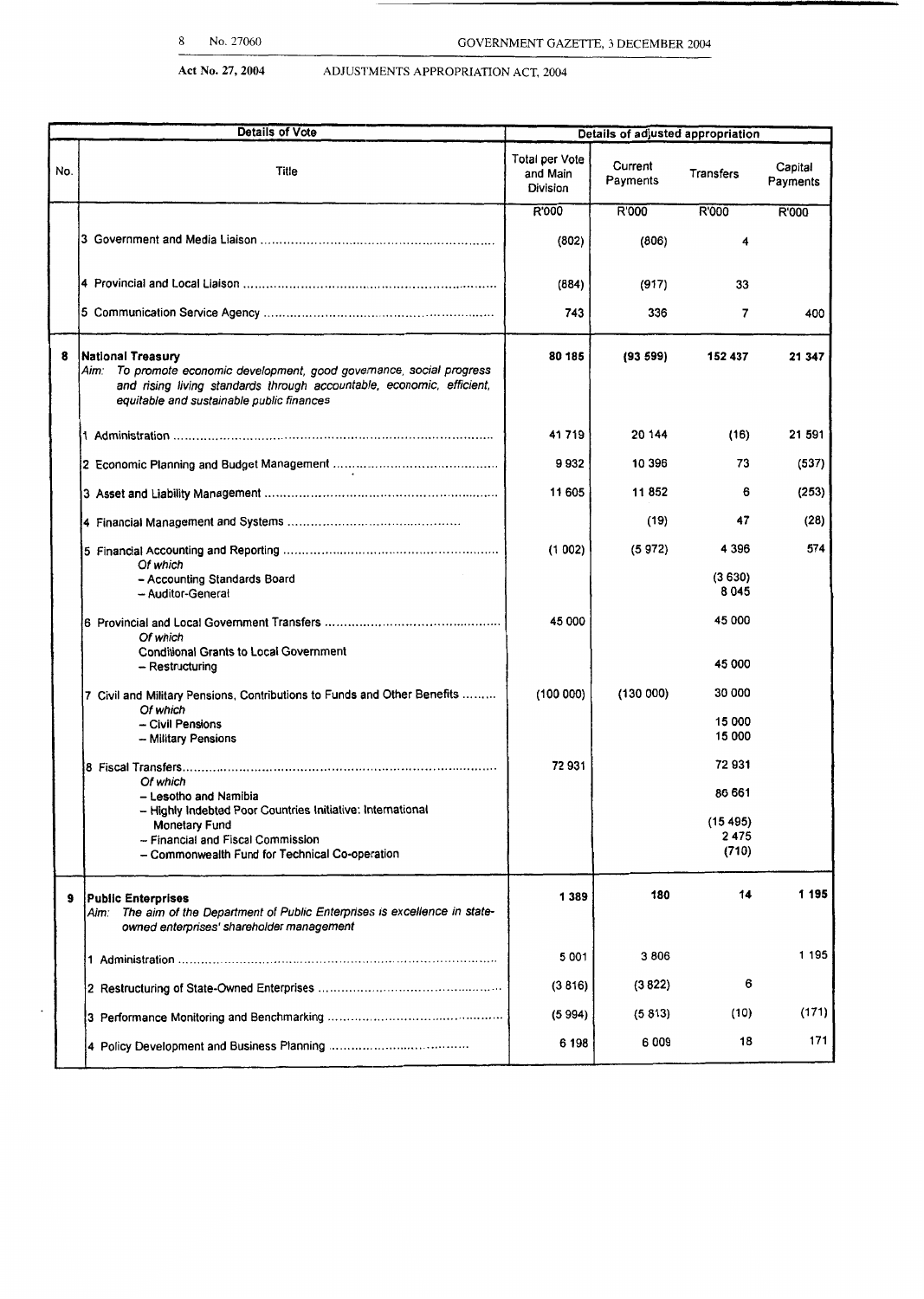|                 | Details of Vote                                                                                                                                                                                                                                                                                                          | Details of adjusted appropriation      |                     |           |                     |
|-----------------|--------------------------------------------------------------------------------------------------------------------------------------------------------------------------------------------------------------------------------------------------------------------------------------------------------------------------|----------------------------------------|---------------------|-----------|---------------------|
| No.             | Title                                                                                                                                                                                                                                                                                                                    | Total per Vote<br>and Main<br>Division | Current<br>Payments | Transfers | Capital<br>Payments |
|                 |                                                                                                                                                                                                                                                                                                                          | R'000                                  | R'000               | R'000     | R'000               |
| 10              | Public Service and Administration<br>To lead the modernisation of the public service by assisting government<br>Aim:<br>departments to implement their management policies, systems and<br>structural solutions, within a generally applicable framework of norms<br>and standards, in order to improve service delivery | 17670                                  | 16941               | 8         | 721                 |
|                 |                                                                                                                                                                                                                                                                                                                          | 3 2 0 7                                | 2 5 3 1             | 8         | 866                 |
|                 |                                                                                                                                                                                                                                                                                                                          | 9081                                   | 9081                |           |                     |
|                 |                                                                                                                                                                                                                                                                                                                          | 6 000                                  | 5 960               |           | 40                  |
|                 |                                                                                                                                                                                                                                                                                                                          | (800)                                  | (813)               |           | 13                  |
|                 |                                                                                                                                                                                                                                                                                                                          | 182                                    | 182                 |           |                     |
|                 | 11 Public Service Commission<br>Aim: To promote the constitutional values and principles of public<br>administration in the public service                                                                                                                                                                               |                                        | (556)               | (84)      | 640                 |
|                 |                                                                                                                                                                                                                                                                                                                          | 54                                     | (576)               | (10)      | 640                 |
|                 |                                                                                                                                                                                                                                                                                                                          | (302)                                  | (240)               | (62)      |                     |
|                 |                                                                                                                                                                                                                                                                                                                          | 248                                    | 260                 | (12)      |                     |
| 12 <sup>1</sup> | South African Management Development Institute (SAMDI)<br>Aim: To provide practical, client-driven, organisational development<br>interventions that lead to improved performance and service delivery in<br>the public sector                                                                                           |                                        | (187)               | (3)       | 190                 |
|                 |                                                                                                                                                                                                                                                                                                                          | 2 5 6 2                                | 2 5 6 2             |           |                     |
|                 | 2 Public Sector Organisational and Staff Development                                                                                                                                                                                                                                                                     | (2562)                                 | (2749)              | (3)       | 190                 |
| 13              | <b>Statistics South Africa</b><br>Aim: To collect, process, analyse and disseminate high quality official and<br>other statistical data and information, and co-ordinate the national<br>statistics system, in support of economic growth, socio-economic<br>development, democracy and good governance                  | (3692)                                 | (12516)             | 64        | 8760                |
|                 | Of which                                                                                                                                                                                                                                                                                                                 | 4 357                                  | 1470                | 10<br>13  | 2877                |
|                 | - Employees Leave Gratuities                                                                                                                                                                                                                                                                                             |                                        |                     |           |                     |
|                 | Of which<br>- Employees Leave Gratuities                                                                                                                                                                                                                                                                                 | (5546)                                 | (4 872)             | 19<br>5   | (693)               |
|                 |                                                                                                                                                                                                                                                                                                                          | 3 634                                  | (140)               | 2         | 3 772               |
|                 |                                                                                                                                                                                                                                                                                                                          |                                        | (1 135)             | (4)       | 814                 |
|                 |                                                                                                                                                                                                                                                                                                                          | (325)                                  |                     |           |                     |
|                 | Of which<br>- Employees Leave Gratuities                                                                                                                                                                                                                                                                                 | (5812)                                 | (7839)              | 37<br>56  | 1990                |
|                 |                                                                                                                                                                                                                                                                                                                          |                                        |                     |           |                     |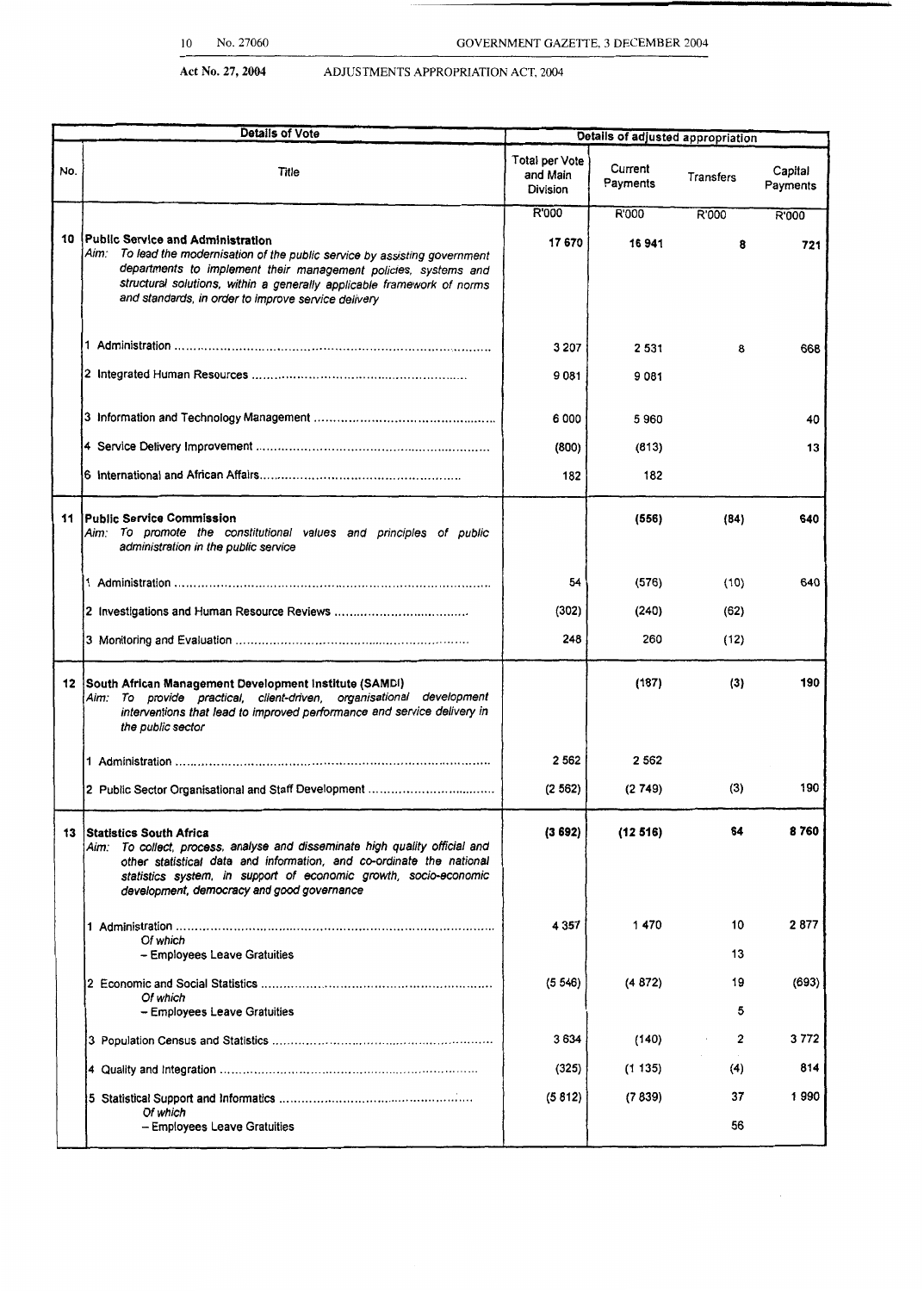| <b>Details of Vote</b> |                                                                                                                                                                 |                                        | Details of adjusted appropriation |                  |                     |
|------------------------|-----------------------------------------------------------------------------------------------------------------------------------------------------------------|----------------------------------------|-----------------------------------|------------------|---------------------|
| No.                    | Title                                                                                                                                                           | Total per Vote<br>and Main<br>Division | Current<br>Payments               | Transfers        | Capital<br>Payments |
|                        |                                                                                                                                                                 | R'000                                  | R'000                             | R'000            | R'000               |
| 14                     | <b>Arts and Culture</b><br>Aim: To develop and preserve a South African culture to ensure social<br>cohesion and nation building                                | 34 519                                 | 24 856                            | 9663             |                     |
|                        |                                                                                                                                                                 | 9 200                                  | 9 179                             | 21               |                     |
|                        | Of which<br>- Financial Assistance Projects                                                                                                                     | 20 422                                 | 9510                              | 10912<br>10 912  |                     |
|                        |                                                                                                                                                                 |                                        |                                   |                  |                     |
|                        | Of which<br>- National Language Service: Financial Assistance Projects                                                                                          | (1940)                                 | (6940)                            | 5 000<br>5 000   |                     |
|                        | 4 Cultural Development and International Co-operation<br>Of which                                                                                               | 2 0 5 4                                |                                   | 2054             |                     |
|                        | - Investing in Culture                                                                                                                                          |                                        |                                   | 2054             |                     |
|                        | Of which                                                                                                                                                        | 4783                                   | 13 107                            | (8324)           |                     |
|                        | - National Heritage Council<br>- Capital Works                                                                                                                  |                                        |                                   | (5167)<br>(3157) |                     |
| 15                     | <b>Education</b><br>Aim: To develop, maintain and support a South African education and<br>training system for the 21st century                                 | 60 138                                 | 37 590                            | 17 139           | 5409                |
|                        | Of which<br>- Sector Education and Training Authority                                                                                                           | (2897)                                 | (3394)                            | (199)<br>(194)   | 696                 |
|                        | Of which                                                                                                                                                        | 23 501                                 | 955                               | 21 695           | 851                 |
|                        | <b>Conditional Grants to Provinces</b><br>- Financial Management and Quality Enhancement                                                                        |                                        |                                   | 21 683           |                     |
|                        | Of which                                                                                                                                                        | 29 807                                 | 21 496                            | 8081             | 230                 |
|                        | <b>Conditional Grants to Provinces</b><br>- HIV and Aids (Life Skills Education)<br>-- Early Childhood Development<br>Specifically and exclusively appropriated |                                        |                                   | 5 5 7 2<br>2470  |                     |
|                        | - Early Childhood Development                                                                                                                                   |                                        | 1514                              |                  |                     |
|                        |                                                                                                                                                                 | 3817                                   | 1068                              | 18               | 2731                |
|                        | Of which                                                                                                                                                        | 16 284                                 | 15714                             | 13               | 557                 |
|                        | Specifically and exclusively appropriated<br>- Primary School Nutrition Programme                                                                               |                                        | (120)                             |                  | 120                 |
|                        |                                                                                                                                                                 | (24)                                   | (86)                              | 7                | 55                  |
|                        | Of which                                                                                                                                                        | (10350)                                | 1837                              | (12 476)         | 289                 |
|                        | - United Nations Organisation for Educational and Scientific<br>Cultures<br>- Association for the Development of Education in Africa                            |                                        |                                   | (12 500)<br>10   |                     |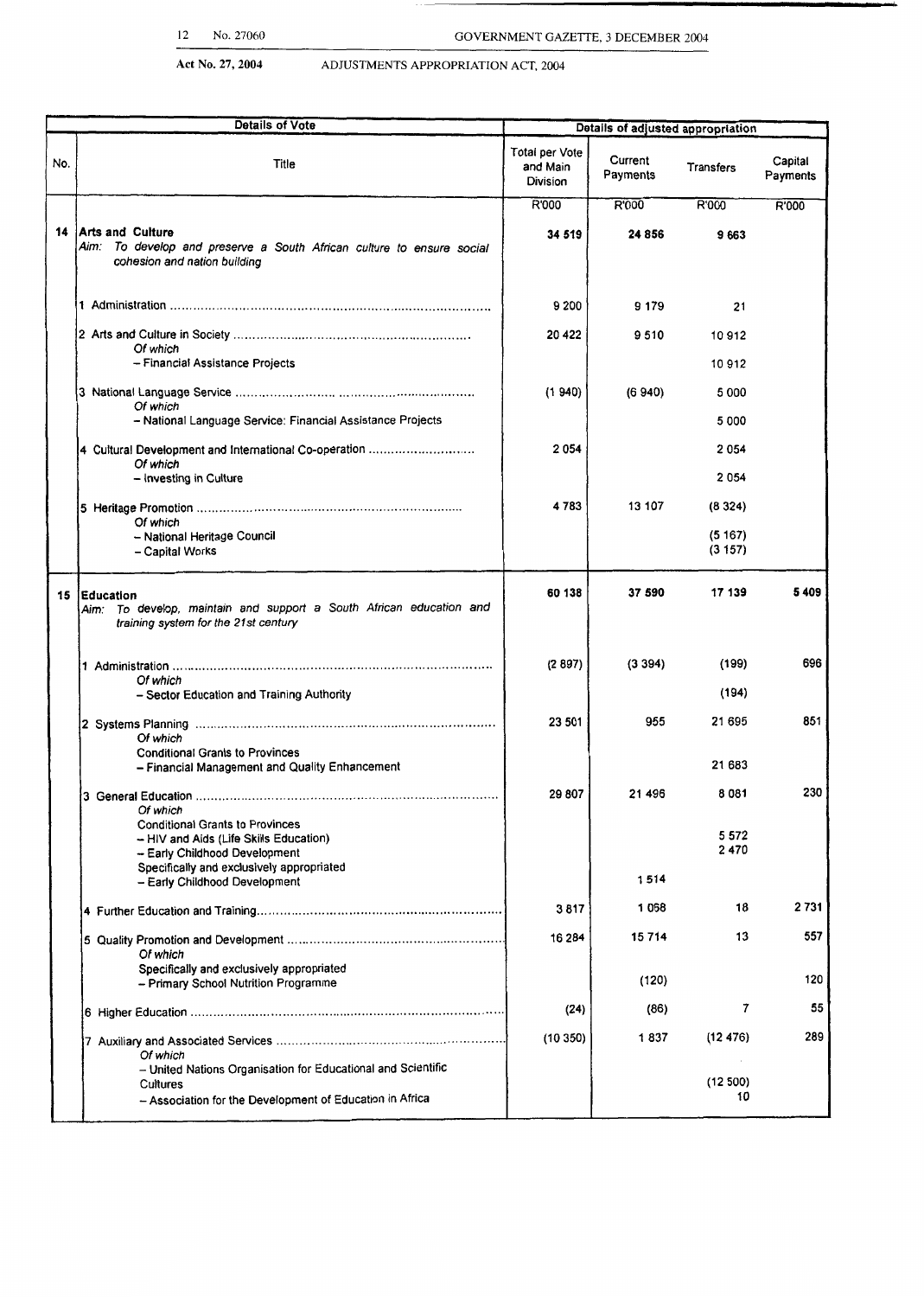| <b>Details of Vote</b> |                                                                                                                                                                                                                                                                                                                                                                                                                                                                                                                       |                                        | Details of adjusted appropriation |                                   |                     |
|------------------------|-----------------------------------------------------------------------------------------------------------------------------------------------------------------------------------------------------------------------------------------------------------------------------------------------------------------------------------------------------------------------------------------------------------------------------------------------------------------------------------------------------------------------|----------------------------------------|-----------------------------------|-----------------------------------|---------------------|
| No.                    | Title                                                                                                                                                                                                                                                                                                                                                                                                                                                                                                                 | Total per Vote<br>and Main<br>Division | Current<br>Payments               | <b>Transfers</b>                  | Capital<br>Payments |
|                        |                                                                                                                                                                                                                                                                                                                                                                                                                                                                                                                       | R'000                                  | R'000                             | R'000                             | R'000               |
|                        | 16 Health<br>To promote the health of all people in South Africa through a caring and<br>Aim:<br>effective national health system based on the primary health care<br>approach                                                                                                                                                                                                                                                                                                                                        | 30 535                                 | 22965                             | 5 2 4 4                           | 2 3 2 6             |
|                        |                                                                                                                                                                                                                                                                                                                                                                                                                                                                                                                       | 12 0 21                                | 12 001                            |                                   | 20                  |
|                        | Of which                                                                                                                                                                                                                                                                                                                                                                                                                                                                                                              | 41 338                                 | 2 1 0 5                           | 38738                             | 495                 |
|                        | - National Health Laboratory Services (cancer register)<br>- Poverty Relief<br>- Health Systems Trust<br>- Soul City                                                                                                                                                                                                                                                                                                                                                                                                  |                                        |                                   | 20 000<br>7 1 3 8<br>5700<br>5900 |                     |
|                        | Of which<br>- Medico Legal                                                                                                                                                                                                                                                                                                                                                                                                                                                                                            | (22824)                                | 8859                              | (33, 494)<br>(33 494)             | 1811                |
|                        | 17 Labour<br>To play a significant role in reducing unemployment, poverty and<br>Aim:<br>inequality through policies and programmes developed in consultation<br>with role-players, aimed at improved economic efficiency and<br>productivity, skills development and employment creation, sound labour<br>relations, eliminating inequality and discrimination in the workplace,<br>alleviating poverty in the workplace, as well as employment, and the<br>protection and enhancement of worker rights and benefits | 36964                                  | (9864)                            | 12945                             | 33883               |
|                        | Of which<br>- Resignation packages                                                                                                                                                                                                                                                                                                                                                                                                                                                                                    | 16 151                                 | 8095                              | 50<br>50                          | 8006                |
|                        | Of which<br>- Resignation packages                                                                                                                                                                                                                                                                                                                                                                                                                                                                                    | 10 358                                 | (13347)                           | 328<br>372                        | 23 377              |
|                        | 3 Employment and Skills Development Services and<br>Of which<br>- Resignation packages                                                                                                                                                                                                                                                                                                                                                                                                                                | (5004)                                 | (7520)                            | 31<br>36                          | 2485                |
|                        | Of which<br>- Subsidised Work-Centres for the Disabled<br>- Resignation packages                                                                                                                                                                                                                                                                                                                                                                                                                                      | 15 459                                 | 2908                              | 12 536<br>12 500<br>31            | 15                  |
| 18                     | Science and Technology<br>Aim: To realise the full potential of science and technology in social and<br>economic development, through the development of human resources,                                                                                                                                                                                                                                                                                                                                             | 6 200                                  | 25 035                            | (18835)                           |                     |
|                        | research and innovation                                                                                                                                                                                                                                                                                                                                                                                                                                                                                               |                                        |                                   |                                   |                     |
|                        | Of which<br>- National Advisory Council on Innovation                                                                                                                                                                                                                                                                                                                                                                                                                                                                 | 4 200                                  | 9 200                             | (5 000)<br>(5000)                 |                     |
|                        |                                                                                                                                                                                                                                                                                                                                                                                                                                                                                                                       | 500                                    | 3800                              | (3300)                            |                     |
|                        | Of which<br>- Human Sciences Research Council<br>- Technology for Poverty Alleviation<br>- Agricultural processing programme<br>- Enabling technology and agricultural processing                                                                                                                                                                                                                                                                                                                                     |                                        |                                   | 500<br>(3800)<br>5700<br>(5700)   |                     |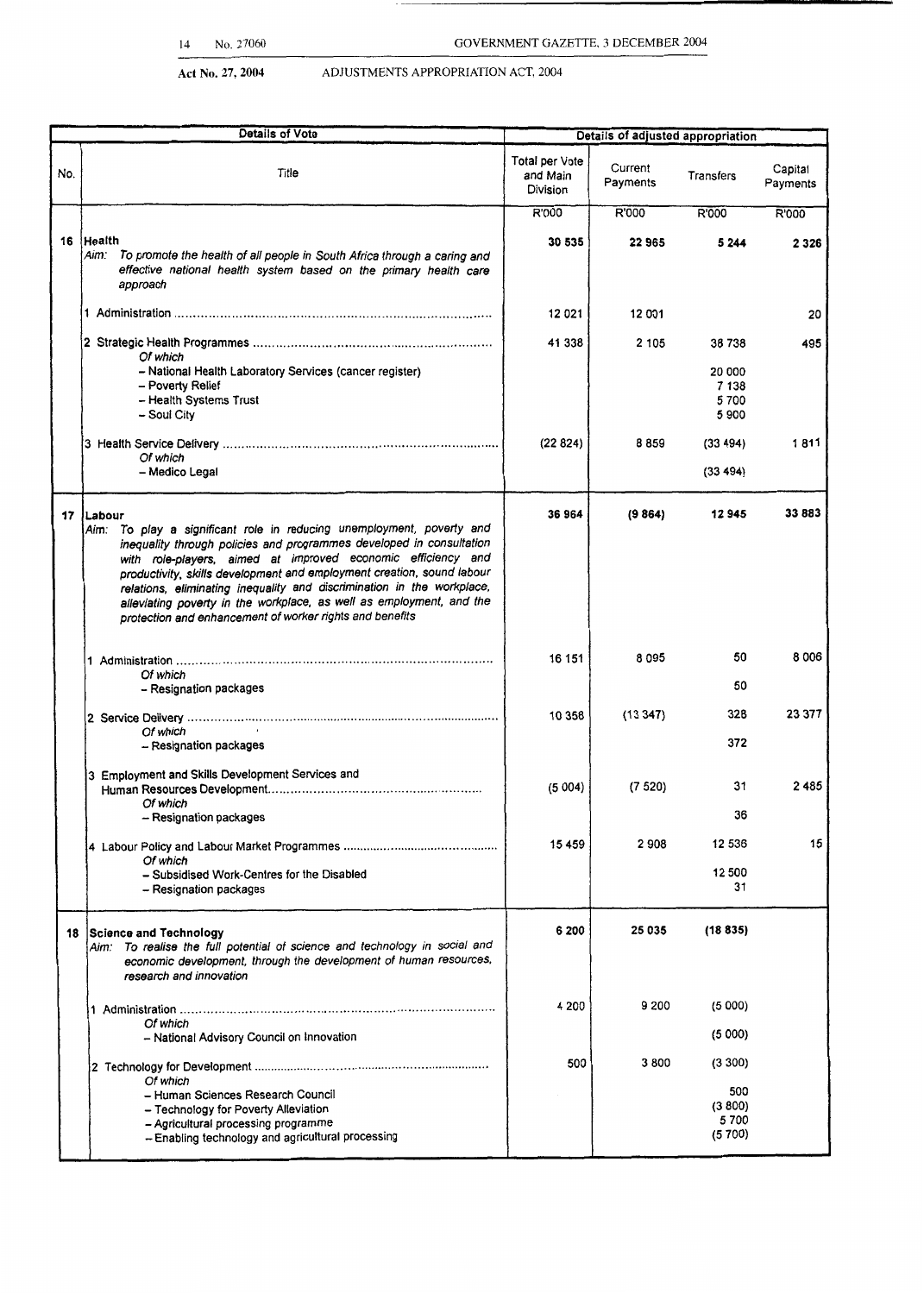|     | <b>Details of Vote</b>                                                                                                                                                                                                                                                                                                                                                                                                          |                                               | Details of adjusted appropriation |                 |                     |
|-----|---------------------------------------------------------------------------------------------------------------------------------------------------------------------------------------------------------------------------------------------------------------------------------------------------------------------------------------------------------------------------------------------------------------------------------|-----------------------------------------------|-----------------------------------|-----------------|---------------------|
| No. | <b>Title</b>                                                                                                                                                                                                                                                                                                                                                                                                                    | Total per Vote<br>and Main<br><b>Division</b> | Current<br>Payments               | Transfers       | Capital<br>Payments |
|     |                                                                                                                                                                                                                                                                                                                                                                                                                                 | R'000                                         | R'000                             | R'000           | <b>R'000</b>        |
|     |                                                                                                                                                                                                                                                                                                                                                                                                                                 |                                               | 12 035                            | (12035)         |                     |
|     | Of which<br>- Global Science                                                                                                                                                                                                                                                                                                                                                                                                    |                                               |                                   | (12035)         |                     |
|     |                                                                                                                                                                                                                                                                                                                                                                                                                                 | 1 500                                         |                                   | 1 500           |                     |
|     | Of which<br>- Centres of Excellence                                                                                                                                                                                                                                                                                                                                                                                             |                                               |                                   | 1 500           |                     |
|     |                                                                                                                                                                                                                                                                                                                                                                                                                                 |                                               |                                   |                 |                     |
| 19  | Social Development<br>Aim: To ensure the provision of comprehensive social protection services<br>against vulnerability and poverty within the constitutional and legislative<br>framework and to create an enabling environment for sustainable<br>development. The Department further aims to deliver integrated,<br>sustainable and quality services in partnership with all those committed<br>to building a caring society | 50 165                                        | 44 649                            | 2826            | 2690                |
|     |                                                                                                                                                                                                                                                                                                                                                                                                                                 |                                               | (1120)                            |                 | 1 120               |
|     |                                                                                                                                                                                                                                                                                                                                                                                                                                 |                                               | (110)                             |                 | 110                 |
|     |                                                                                                                                                                                                                                                                                                                                                                                                                                 | 41 368                                        | 39 215                            | 1 3 6 8         | 785                 |
|     | Of which<br>- Social Relief Fund                                                                                                                                                                                                                                                                                                                                                                                                |                                               |                                   | 1 3 6 8         |                     |
|     |                                                                                                                                                                                                                                                                                                                                                                                                                                 |                                               | (40)                              |                 | 40                  |
|     |                                                                                                                                                                                                                                                                                                                                                                                                                                 | 1 180                                         | 1 1 1 0                           |                 | 70                  |
|     |                                                                                                                                                                                                                                                                                                                                                                                                                                 | 7017                                          | 7017                              |                 |                     |
|     |                                                                                                                                                                                                                                                                                                                                                                                                                                 | 600                                           | (1165)                            | 1450            | 315                 |
|     | Of which                                                                                                                                                                                                                                                                                                                                                                                                                        |                                               |                                   |                 |                     |
|     | - Transfers to non-governmental organisations                                                                                                                                                                                                                                                                                                                                                                                   |                                               |                                   | 1450            |                     |
|     | Of which                                                                                                                                                                                                                                                                                                                                                                                                                        |                                               | (258)                             | 8               | 250                 |
|     | - International Membership Fees to Regional Institute for<br><b>Population Studies</b>                                                                                                                                                                                                                                                                                                                                          |                                               |                                   | 8               |                     |
| 20  | <b>Sport and Recreation South Africa</b><br>Aim: To improve the quality of life of all South Africans by promoting<br>participation in sport and recreation in the country, and through the<br>participation of South African sportspersons and teams in international<br>sporting events                                                                                                                                       | 7992                                          | 5 5 1 5                           | 2 1 8 9         | 288                 |
|     |                                                                                                                                                                                                                                                                                                                                                                                                                                 | 4 670                                         | 4452                              | $\mathbf{2}$    | 216                 |
|     |                                                                                                                                                                                                                                                                                                                                                                                                                                 | 1 787                                         | 1063                              | 652             | 72                  |
|     | Of which<br>- South African Sports Commission<br>- Sport Federations                                                                                                                                                                                                                                                                                                                                                            |                                               |                                   | 2 150<br>(1500) |                     |
|     | Of which                                                                                                                                                                                                                                                                                                                                                                                                                        | 1535                                          |                                   | 1535            |                     |
|     | <b>Conditional Grants to Local Government</b><br>- Building for Sport and Recreation                                                                                                                                                                                                                                                                                                                                            |                                               |                                   | 1535            |                     |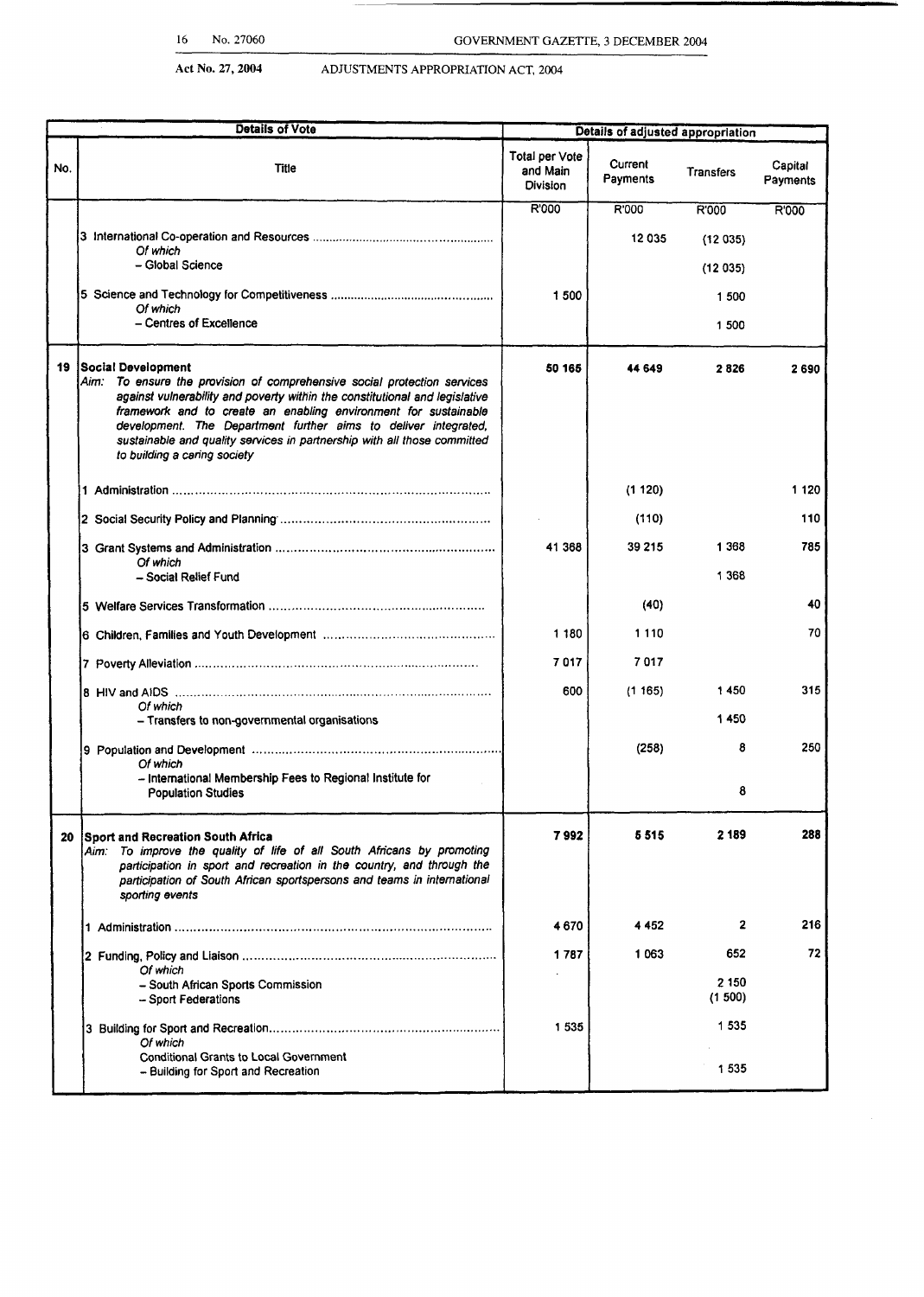| <b>Details of Vote</b><br>Details of adjusted appropriation |                                                                                                                                                                                                                                                                                                                                              |                                               |                     |                    |                     |
|-------------------------------------------------------------|----------------------------------------------------------------------------------------------------------------------------------------------------------------------------------------------------------------------------------------------------------------------------------------------------------------------------------------------|-----------------------------------------------|---------------------|--------------------|---------------------|
| No.                                                         | Title                                                                                                                                                                                                                                                                                                                                        | Total per Vote<br>and Main<br><b>Division</b> | Current<br>Payments | Transfers          | Capital<br>Payments |
|                                                             |                                                                                                                                                                                                                                                                                                                                              | R'000                                         | R'000               | R'000              | R'000               |
| 21                                                          | Correctional Services<br>Aim: To contribute towards maintaining and protecting a just, peaceful and<br>safe society by enforcing court-imposed sentences, detaining prisoners<br>in safe custody, and promoting the social responsibility in, and the<br>human development of, all prisoners and persons subject to community<br>corrections | 49703                                         | 21 712              | 6671               | 21 320              |
|                                                             |                                                                                                                                                                                                                                                                                                                                              | 16880                                         | 15 518              | 1809               | (447)               |
|                                                             | Of which<br>$-$ Ex-service benefits                                                                                                                                                                                                                                                                                                          | 1 503                                         | (1127)              | 3 1 9 7<br>3 1 8 8 | (567)               |
|                                                             | Of which<br>$-$ Ex-service benefits                                                                                                                                                                                                                                                                                                          | 2630                                          | 564                 | 534<br>595         | 1 5 3 2             |
|                                                             | Of which<br>- Ex-service benefits                                                                                                                                                                                                                                                                                                            | 11 169                                        | 12 134              | 142<br>159         | (1107)              |
|                                                             | Of which                                                                                                                                                                                                                                                                                                                                     | 4 2 9 3                                       | 2 182               | 906<br>907         | 1 2 0 5             |
|                                                             | - Cash Payment: Gratuities Earnings                                                                                                                                                                                                                                                                                                          |                                               |                     |                    |                     |
|                                                             |                                                                                                                                                                                                                                                                                                                                              | 195                                           | 811                 |                    | (616)               |
|                                                             | Of which                                                                                                                                                                                                                                                                                                                                     | 13 053                                        | (7633)              | 83                 | 20 603              |
|                                                             | - Ex-service benefits<br>Specifically and exclusively appropriated                                                                                                                                                                                                                                                                           |                                               |                     | 83                 |                     |
|                                                             | - Capital Works                                                                                                                                                                                                                                                                                                                              |                                               |                     |                    | 21 300              |
|                                                             |                                                                                                                                                                                                                                                                                                                                              | (20)                                          | (737)               |                    | 717                 |
|                                                             | 22 Defence<br>Aim: To defend and protect the Republic of South Africa, its territorial<br>integrity, and its people, in accordance with the Constitution and the<br>principles of international law regulating the use of force                                                                                                              | (845 507)                                     | 28 401              | (878608)           | 4700                |
|                                                             |                                                                                                                                                                                                                                                                                                                                              | 22 618                                        | 22 618              |                    |                     |
|                                                             |                                                                                                                                                                                                                                                                                                                                              | (20047)                                       | (20047)             |                    |                     |
|                                                             |                                                                                                                                                                                                                                                                                                                                              | (3318)                                        | (3318)              |                    |                     |
|                                                             |                                                                                                                                                                                                                                                                                                                                              | (6332)                                        | (6332)              |                    |                     |
|                                                             |                                                                                                                                                                                                                                                                                                                                              | (332)                                         | (332)               |                    |                     |
|                                                             |                                                                                                                                                                                                                                                                                                                                              | (11000)                                       | (11000)             |                    |                     |
|                                                             |                                                                                                                                                                                                                                                                                                                                              | 31 725                                        | 27 025              |                    | 4700                |
|                                                             |                                                                                                                                                                                                                                                                                                                                              | 19787                                         | 19787               |                    |                     |
|                                                             | Of which                                                                                                                                                                                                                                                                                                                                     | (878608)                                      |                     | (878608)           |                     |
|                                                             | - Special Defence Account<br>Specifically and exclusively appropriated                                                                                                                                                                                                                                                                       |                                               |                     | 121 392            |                     |
|                                                             | - Strategic procurement programme                                                                                                                                                                                                                                                                                                            |                                               |                     | (1000000)          |                     |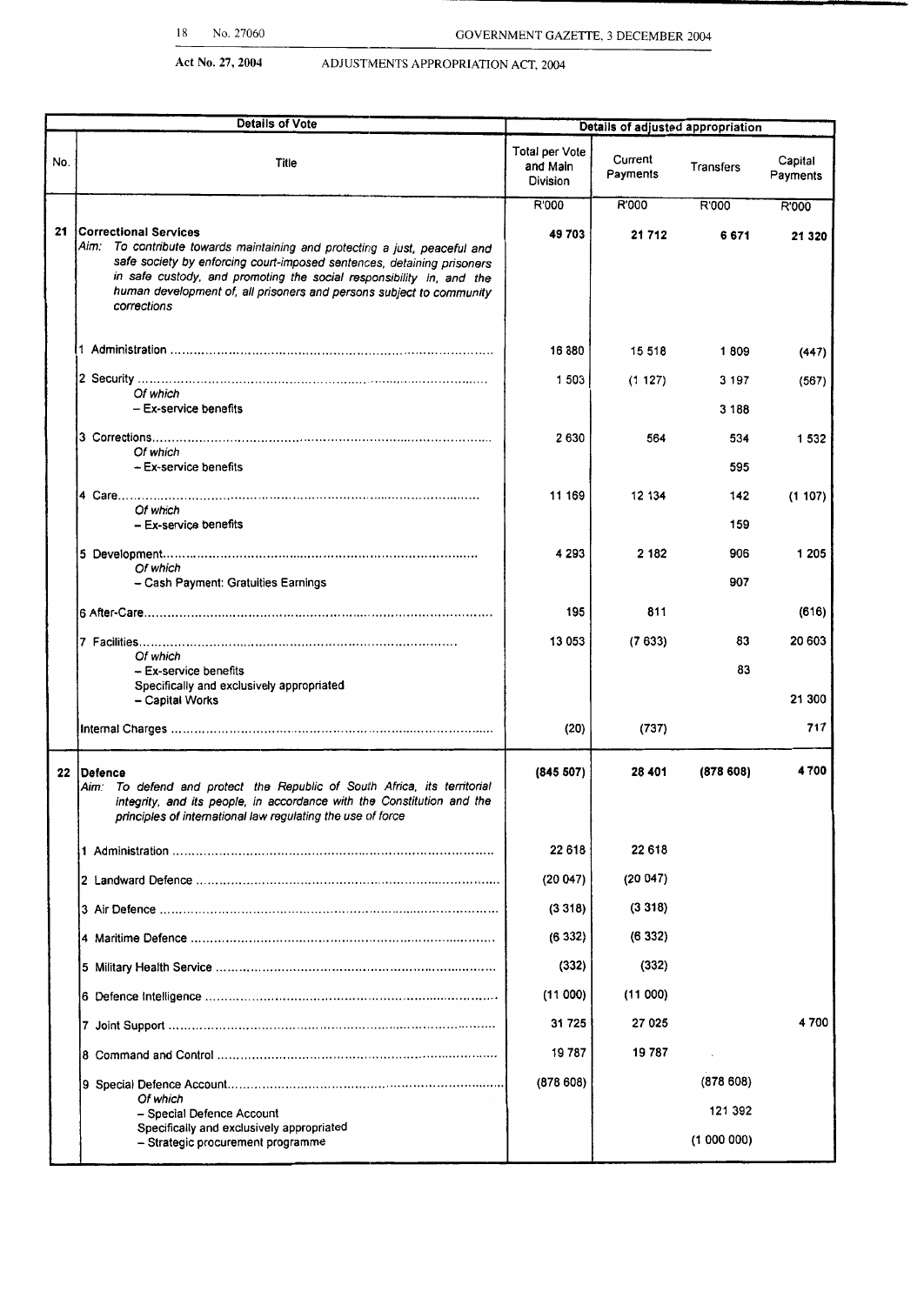|     | <b>Details of Vote</b>                                                                                                                                                                                                                                                                                                                                                                                                                                                                                    | Details of adjusted appropriation             |                     |                  |                     |
|-----|-----------------------------------------------------------------------------------------------------------------------------------------------------------------------------------------------------------------------------------------------------------------------------------------------------------------------------------------------------------------------------------------------------------------------------------------------------------------------------------------------------------|-----------------------------------------------|---------------------|------------------|---------------------|
| No. | Title                                                                                                                                                                                                                                                                                                                                                                                                                                                                                                     | <b>Total per Vote</b><br>and Main<br>Division | Current<br>Payments | <b>Transfers</b> | Capital<br>Payments |
| 23  | Independent Complaints Directorate<br>Aim: To investigate complaints of misconduct and criminality allegedly<br>committed by members of the South African Police Service and<br>Municipal Police Services, and to propose reforms to reduce the<br>incidence of the behaviour that gives rise to such complaints                                                                                                                                                                                          | R'000                                         | R'000<br>(366)      | R'000            | R'000<br>366        |
|     |                                                                                                                                                                                                                                                                                                                                                                                                                                                                                                           | 366<br>(366)                                  | (366)               |                  | 366                 |
|     | 24 Justice and Constitutional Development<br>To uphold and protect the Constitution and the rule of law, and to render<br>Aim:<br>accessible, fair, speedy and cost-effective administration of justice in<br>the interests of a safer and more secure South Africa                                                                                                                                                                                                                                       |                                               | (3345)              | 354              | 2991                |
|     | Of which<br>- International Court for Criminal Justice                                                                                                                                                                                                                                                                                                                                                                                                                                                    | (8427)                                        | (10287)             | 869<br>823       | 991                 |
|     |                                                                                                                                                                                                                                                                                                                                                                                                                                                                                                           |                                               | (4)                 | 4                |                     |
|     |                                                                                                                                                                                                                                                                                                                                                                                                                                                                                                           | 8 427                                         | 8 1 7 2             | 255              |                     |
|     |                                                                                                                                                                                                                                                                                                                                                                                                                                                                                                           |                                               | 774                 | (774)            |                     |
|     |                                                                                                                                                                                                                                                                                                                                                                                                                                                                                                           |                                               | (2 000)             |                  | 2000                |
| 25  | <b>Safety and Security</b><br>Aim: To prevent, combat and investigate crime, maintain public order, protect<br>and secure the inhabitants of South Africa and their property, and<br>uphold and enforce the law                                                                                                                                                                                                                                                                                           | 63 248                                        | 17 139              | 8930             | 37 179              |
|     | Of which<br>- Public Sector Education and Training Authority                                                                                                                                                                                                                                                                                                                                                                                                                                              | (246)                                         | (8696)              | 8450<br>8 4 5 0  |                     |
|     | Of which<br>- Civil aviation                                                                                                                                                                                                                                                                                                                                                                                                                                                                              | (78539)                                       | (96674)             | 460<br>460       | 17675               |
|     |                                                                                                                                                                                                                                                                                                                                                                                                                                                                                                           | 112 033                                       | 109 033             |                  | 3 000               |
|     |                                                                                                                                                                                                                                                                                                                                                                                                                                                                                                           | 30 000                                        | 13476               | 20               | 16 504              |
|     | 26   Agriculture<br>Aim: To lead and support sustainable agriculture and promote rural<br>development through ensuring access to sufficient, safe and nutritious<br>food; eliminating skewed participation and inequity in the sector;<br>maximising growth, employment and income in agriculture; enhancing<br>the sustainable management of natural agricultural resources and<br>ecological systems; ensuring effective and efficient governance; and<br>ensuring knowledge and information management | 143 163                                       | (33051)             | 162 359          | 13855               |
|     |                                                                                                                                                                                                                                                                                                                                                                                                                                                                                                           | 13730                                         | 802                 | 193              | 12735               |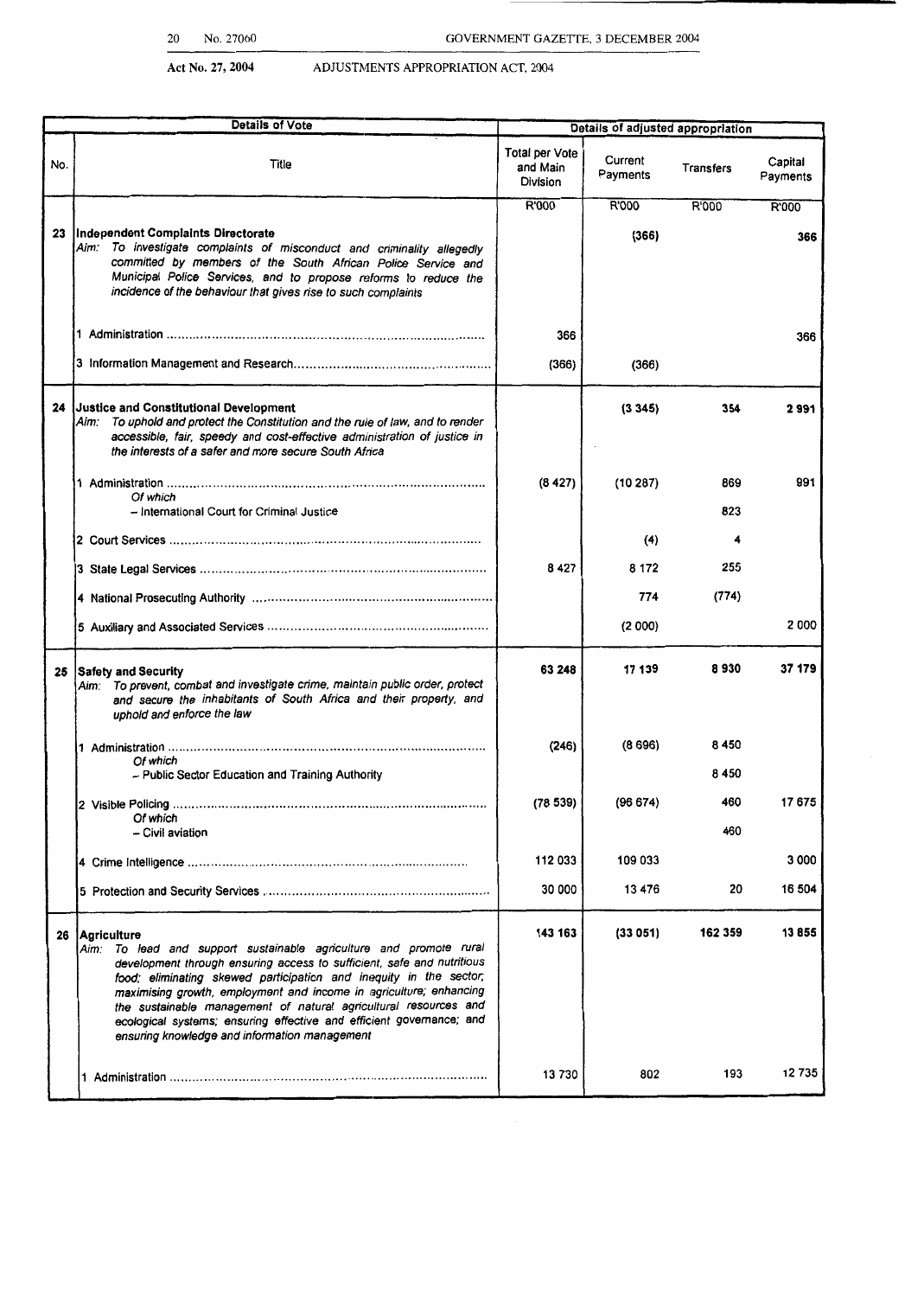|     | <b>Details of Vote</b>                                                                                                                |                                               | Details of adjusted appropriation |                 |                     |  |
|-----|---------------------------------------------------------------------------------------------------------------------------------------|-----------------------------------------------|-----------------------------------|-----------------|---------------------|--|
| No. | Title                                                                                                                                 | <b>Total per Vote</b><br>and Main<br>Division | Current<br>Payments               | Transfers       | Capital<br>Payments |  |
|     |                                                                                                                                       | R'000                                         | R'000                             | R'000           | R'000               |  |
|     | Of which                                                                                                                              | 100 336                                       | 104                               | 100 232         |                     |  |
|     | - Kalahari East Water Board                                                                                                           |                                               |                                   | 19              |                     |  |
|     | - Mankwe Financial Services Cooperative<br>- Qudeni Financial Services Cooperative                                                    |                                               |                                   | 30<br>6         |                     |  |
|     | - Nkandla Financial Services Cooperative                                                                                              |                                               |                                   | 12              |                     |  |
|     | - Ngavuma Financial Services Cooperative<br><b>Conditional Grants to Provinces</b>                                                    |                                               |                                   | 10              |                     |  |
|     | - Agricultural Disaster Management (Drought Relief)                                                                                   |                                               |                                   | 100 000         |                     |  |
|     | Of which                                                                                                                              | (4218)                                        | (5545)                            | 1 3 2 7         |                     |  |
|     | - National Red Meat Producers Organisation                                                                                            |                                               |                                   | 185             |                     |  |
|     | - Cotton Industry<br>-- Fruit Industry                                                                                                |                                               |                                   | 645<br>250      |                     |  |
|     | - Poultry Industry                                                                                                                    |                                               |                                   | 250             |                     |  |
|     | Of which                                                                                                                              | 1 1 6 1                                       | 971                               | 128             | 62                  |  |
|     | - International Conference of Agricultural Economists                                                                                 |                                               |                                   | 131             |                     |  |
|     | Of which                                                                                                                              | 4654                                          | 685                               | 3880            | 89                  |  |
|     | - Agricultural Research Council                                                                                                       |                                               |                                   | 3751            |                     |  |
|     | Of which                                                                                                                              | (4872)                                        | (21927)                           | 18 125          | (1 070)             |  |
|     | - Food and Trees for Africa                                                                                                           |                                               |                                   | 80              |                     |  |
|     | - Water Research Commission<br><b>Conditional Grants to Provinces</b>                                                                 |                                               |                                   | 500             |                     |  |
|     | - Land Care programme                                                                                                                 |                                               |                                   | 16 700          |                     |  |
|     | Of which                                                                                                                              | 27 841                                        | (9358)                            | 35 960          | 1 2 3 9             |  |
|     | – Eskom<br>- Porcine respiratory and reproductive syndrome                                                                            |                                               |                                   | 29<br>2000      |                     |  |
|     | - SA Wine and Vine Association                                                                                                        |                                               |                                   | 284             |                     |  |
|     | - Avian influenza                                                                                                                     |                                               |                                   | 33 000          |                     |  |
|     | Of which                                                                                                                              | 5508                                          | 2 192                             | 2516            | 800                 |  |
|     | - Public Service Education and Training Authority                                                                                     |                                               |                                   | 361<br>1 3 9 4  |                     |  |
|     | - Food and Agriculture Organisation of the United Nations<br>- International Dairy Federation                                         |                                               |                                   | 20              |                     |  |
|     | - Consultative Group on International Agricultural Research                                                                           |                                               |                                   | 110             |                     |  |
|     |                                                                                                                                       | (977)                                         | (975)                             | (2)             |                     |  |
| 27  | Communications                                                                                                                        | 804 717                                       | 68 337                            | 754 880         | (18 500)            |  |
|     | Aim: To formulate policy and ensure its implementation for the                                                                        |                                               |                                   |                 |                     |  |
|     | telecommunications, postal and broadcasting services, and to control<br>transfers to the South African Post Office, the South African |                                               |                                   |                 |                     |  |
|     | Broadcasting Corporation, the Independent Communications Authority                                                                    |                                               |                                   |                 |                     |  |
|     | of South Africa, the National Electronic Media Institute of South Africa<br>and the Universal Service Agency                          |                                               |                                   |                 |                     |  |
|     |                                                                                                                                       |                                               |                                   |                 |                     |  |
|     |                                                                                                                                       | 1454                                          | 1454                              |                 |                     |  |
|     |                                                                                                                                       | 5 0 0 0                                       | 26 181                            | (2181)          | (19000)             |  |
|     | Of which<br>- Sector Education and Training Authority                                                                                 |                                               |                                   | (1720)          |                     |  |
|     | - "Multi-Purpose" Community Centres                                                                                                   |                                               |                                   | (2000)<br>1 500 |                     |  |
|     | - za Domain Name Authority                                                                                                            |                                               |                                   |                 |                     |  |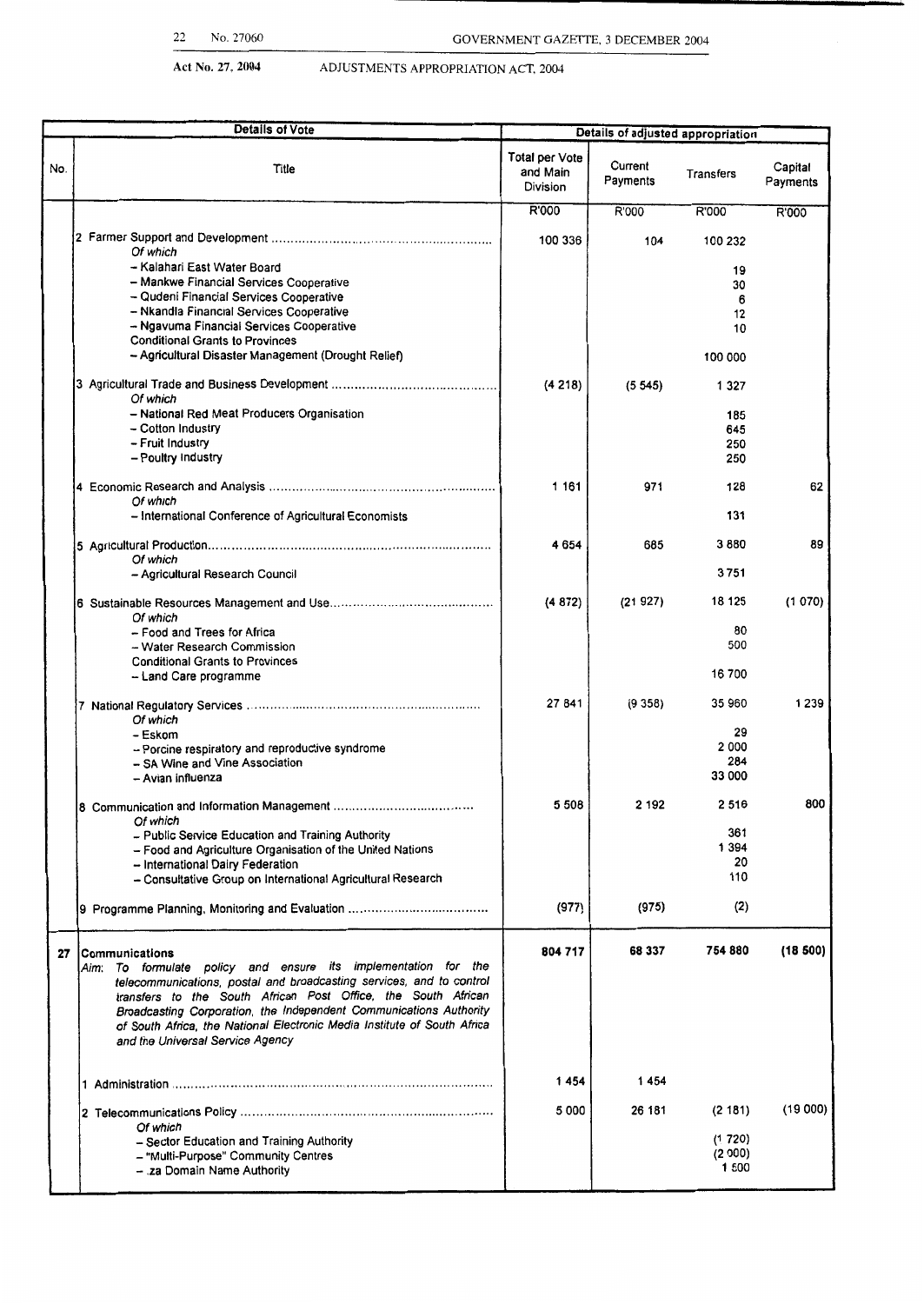|     | 24<br>No. 27060                                                                                                                                                          |                                               |                                   |                              |                     |
|-----|--------------------------------------------------------------------------------------------------------------------------------------------------------------------------|-----------------------------------------------|-----------------------------------|------------------------------|---------------------|
|     |                                                                                                                                                                          | GOVERNMENT GAZETTE, 3 DECEMBER 2004           |                                   |                              |                     |
|     | Act No. 27, 2004<br>ADJUSTMENTS APPROPRIATION ACT, 2004                                                                                                                  |                                               |                                   |                              |                     |
|     | <b>Details of Vote</b>                                                                                                                                                   |                                               | Details of adjusted appropriation |                              |                     |
| No. | <b>Title</b>                                                                                                                                                             | Total per Vote<br>and Main<br><b>Division</b> | Current<br>Payments               | Transfers                    | Capital<br>Payments |
|     |                                                                                                                                                                          | R'000                                         | R'000                             | R'000                        | R'000               |
|     | Of which<br>- South African Post Office Limited: Extension of services<br>- South African Post Office: Recapitalisation                                                  | 745 000                                       | 2928                              | 742 072<br>(7950)<br>750 000 |                     |
|     |                                                                                                                                                                          | 53 017                                        | 37 528                            | 14989                        | 500                 |
|     | Of which<br>- South African Broadcasting Corporation: Public Broadcaster<br>- Community Radio Stations<br>- South African Broadcasting Corporation: Programme Production |                                               |                                   | (9540)<br>7036<br>(28 500)   |                     |
|     | - Independent Communications Authority of South Africa                                                                                                                   |                                               |                                   | 45981                        |                     |
|     |                                                                                                                                                                          | 246                                           | 246                               |                              |                     |
| 28  | Environmental Affairs and Tourism<br>Aim: To lead and support environmental management and tourism in the<br>interest of sustainable development for all                 | 28861                                         | 6388                              | (7400)                       | 29873               |
|     |                                                                                                                                                                          | 13 199                                        | 20 185                            |                              | (6986)              |
|     |                                                                                                                                                                          | (9151)                                        | (1151)                            | (8000)                       |                     |
|     | Of which<br>- Section 21 Company: Plastic Bags                                                                                                                           |                                               |                                   | (8000)                       |                     |
|     |                                                                                                                                                                          | (15 300)                                      | (15300)                           |                              |                     |
|     |                                                                                                                                                                          | (340)                                         | (340)                             |                              |                     |
|     |                                                                                                                                                                          | (30204)                                       | (804)                             | (29 400)                     |                     |
|     | Of which<br>- National Botanical Institute<br>- South African National Biodiversity Institute<br>- Greater St. Lucia Wetland Park Authority                              |                                               |                                   | (76912)<br>46912<br>600      |                     |
|     | Of which<br>- Coastal Management, Tourism Infrastructure, Tourism                                                                                                        | 70 657                                        | 3798                              | 30 000                       | 36 859              |
|     | Product Development, Waste Management, Biodiversity<br>and Conservation                                                                                                  |                                               |                                   | 30 000                       |                     |
|     | 29 Housing<br>To determine, finance, promote, co-ordinate, communicate and monitor<br>Aim:<br>the implementation of policy for housing and human settlement              | (22160)                                       | (25916)                           | 2788                         | 968                 |
|     |                                                                                                                                                                          | 12447                                         | 11768                             |                              | 679                 |
|     |                                                                                                                                                                          |                                               | (4)                               |                              | 4                   |
|     | Of which                                                                                                                                                                 | (10 500)                                      | (7359)                            | (3300)                       | 159                 |
|     | - Phasing out of Subsidy Programmes                                                                                                                                      |                                               |                                   | (3300)                       |                     |
|     | Of which                                                                                                                                                                 | 6693                                          | 479                               | 6088                         | 126                 |
|     | - Servcon<br>- Social Housing Foundation                                                                                                                                 |                                               |                                   | 1 3 8 8<br>4 700             |                     |
|     |                                                                                                                                                                          | (2000)                                        | (2000)                            |                              |                     |
|     |                                                                                                                                                                          | (28 800)                                      | (28 800)                          |                              |                     |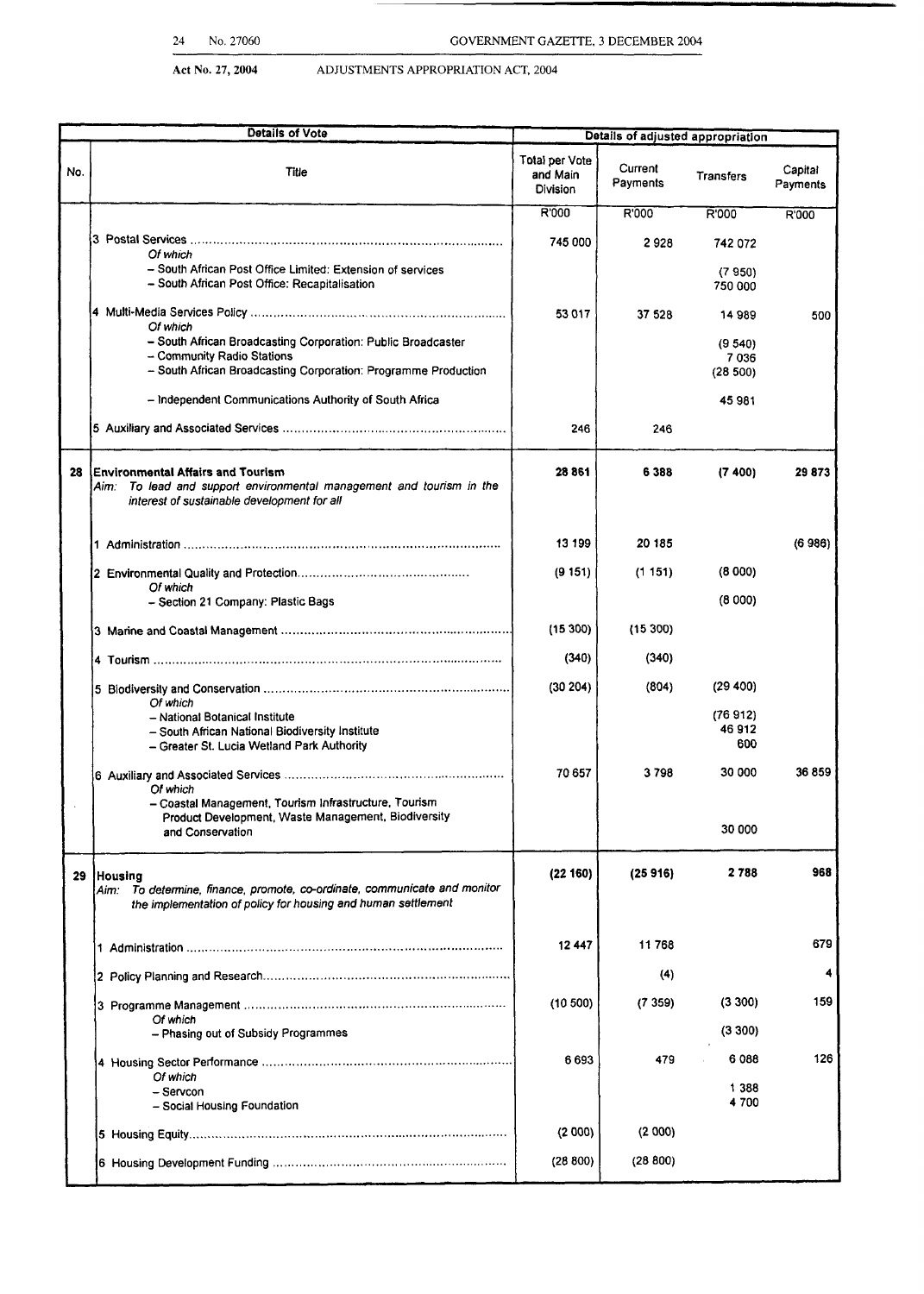**Act No. 27, 2004 ADD** 

 $\label{eq:2.1} \frac{1}{2} \sum_{i=1}^n \frac{1}{2} \sum_{j=1}^n \frac{1}{2} \sum_{j=1}^n \frac{1}{2} \sum_{j=1}^n \frac{1}{2} \sum_{j=1}^n \frac{1}{2} \sum_{j=1}^n \frac{1}{2} \sum_{j=1}^n \frac{1}{2} \sum_{j=1}^n \frac{1}{2} \sum_{j=1}^n \frac{1}{2} \sum_{j=1}^n \frac{1}{2} \sum_{j=1}^n \frac{1}{2} \sum_{j=1}^n \frac{1}{2} \sum_{j=1}^n \frac{$ 

|  | ADJUSTMENTS APPROPRIATION ACT, 2004 |  |
|--|-------------------------------------|--|
|--|-------------------------------------|--|

| <b>Details of Vote</b> |                                                                                                                                                                                                                               | Details of adjusted appropriation      |                     |                                             |                     |
|------------------------|-------------------------------------------------------------------------------------------------------------------------------------------------------------------------------------------------------------------------------|----------------------------------------|---------------------|---------------------------------------------|---------------------|
| No.                    | Title                                                                                                                                                                                                                         | Total per Vote<br>and Main<br>Division | Current<br>Payments | Transfers                                   | Capital<br>Payments |
|                        |                                                                                                                                                                                                                               | R'000                                  | R'000               | R'000                                       | R'000               |
| 30                     | Land Affairs<br>Aim: To provide an equitable and sustainable land dispensation that<br>promotes social and economic development                                                                                               | 243 730                                | (4877)              | 243 653                                     | 4954                |
|                        | Of which<br>- Bursaries and retirement benefits                                                                                                                                                                               | 26 109                                 | 23 4 19             | 543<br>543                                  | 2 1 4 7             |
|                        | Of which<br>- Bursaries and retirement benefits                                                                                                                                                                               | 831                                    | (723)               | 1944<br>1938                                | (390)               |
|                        | Of which<br>- Bursaries and retirement benefits                                                                                                                                                                               | (1672)                                 | (4448)              | 45<br>48                                    | 2731                |
|                        | Of which<br>- Restitution Grants                                                                                                                                                                                              | 201 606                                | (3434)              | 205 040<br>205 000                          |                     |
|                        | Of which<br>- Bursaries and retirement benefits<br>- Employee Social Benefits<br>- Land Reform Grants<br>- KwaZulu-Natal Ingonyama Trust Board<br><b>Conditional Grants to Provinces</b><br>- Alexandra Urban Renewal Project | 27 754                                 | (12199)             | 37 379<br>13<br>3<br>31 081<br>7<br>6 2 5 0 | 2 574               |
|                        |                                                                                                                                                                                                                               |                                        | (492)               |                                             | 492                 |
|                        | Of which<br>- Public Sector Education and Training Authority                                                                                                                                                                  | (10898)                                | (7000)              | (1298)<br>(1298)                            | (2600)              |
|                        | 31 Minerals and Energy<br>Aim: To formulate and implement an overall minerals and energy policy in<br>order to ensure the optimum utilisation of mineral and energy resources                                                 | 10 649                                 | 6968                | 3 1 7 4                                     | 507                 |
|                        |                                                                                                                                                                                                                               | 7920                                   | 7395                | 18                                          | 507                 |
|                        |                                                                                                                                                                                                                               | 900                                    | 900                 |                                             |                     |
|                        |                                                                                                                                                                                                                               | 1445                                   | 1445                |                                             |                     |
|                        |                                                                                                                                                                                                                               | (2772)                                 | (2 772)             |                                             |                     |
|                        | Of which                                                                                                                                                                                                                      | 3 1 5 6                                |                     | 3 1 5 6                                     |                     |
|                        | <b>Conditional Grants to Local Government</b><br>- Integrated National Electrification Programme                                                                                                                              |                                        |                     | 3 1 5 6                                     |                     |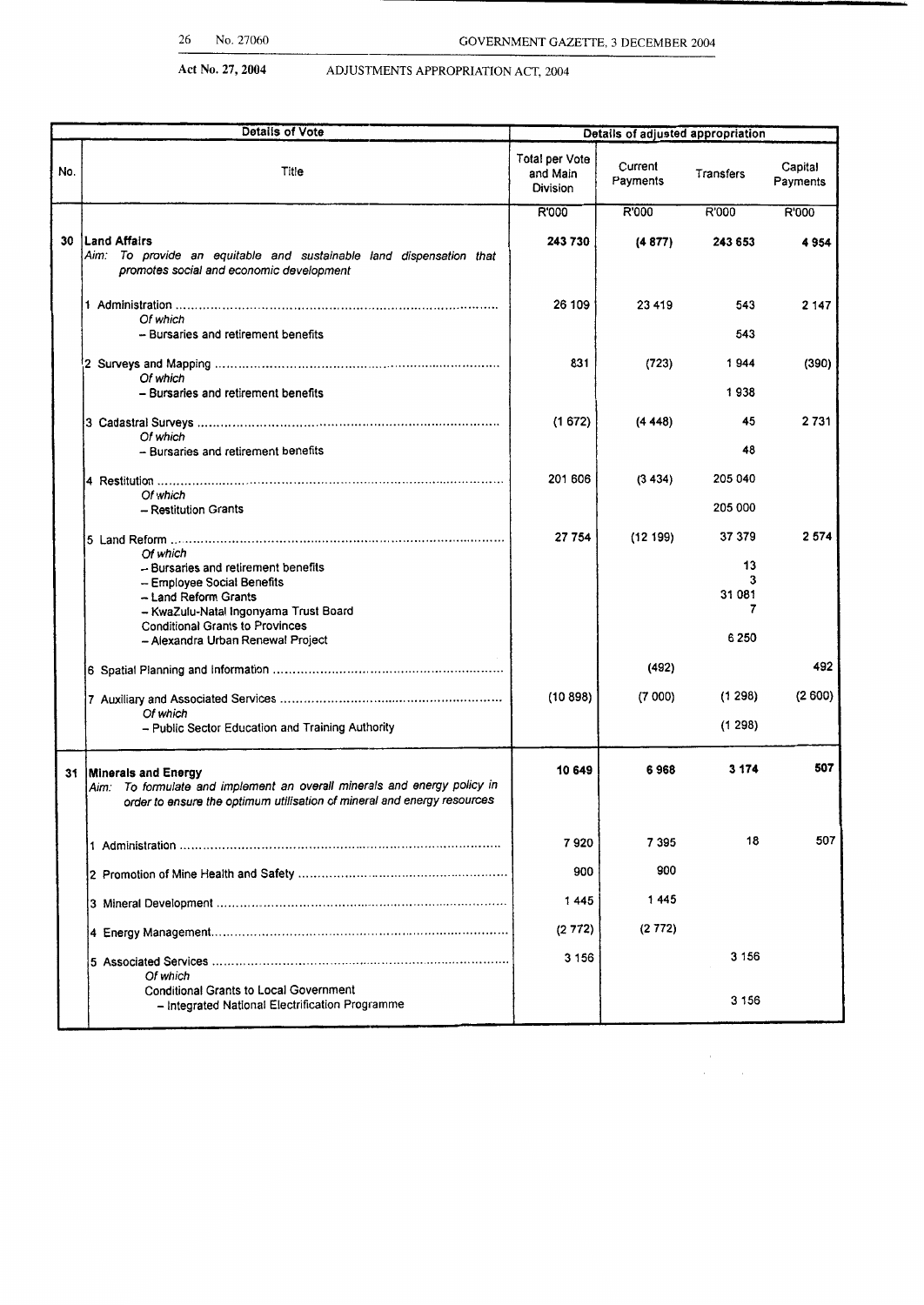$\sim$  .

|     | <b>Details of Vote</b>                                                                                                                                                                                                                                                                                                                                                                                                                                                                                                                                                                                                                                                                                                                      |                                        | Details of adjusted appropriation |                                                                                 |                     |  |
|-----|---------------------------------------------------------------------------------------------------------------------------------------------------------------------------------------------------------------------------------------------------------------------------------------------------------------------------------------------------------------------------------------------------------------------------------------------------------------------------------------------------------------------------------------------------------------------------------------------------------------------------------------------------------------------------------------------------------------------------------------------|----------------------------------------|-----------------------------------|---------------------------------------------------------------------------------|---------------------|--|
| No. | Title                                                                                                                                                                                                                                                                                                                                                                                                                                                                                                                                                                                                                                                                                                                                       | Total per Vote<br>and Main<br>Division | Current<br>Payments               | Transfers                                                                       | Capital<br>Payments |  |
|     |                                                                                                                                                                                                                                                                                                                                                                                                                                                                                                                                                                                                                                                                                                                                             | R'000                                  | R'000                             | R'000                                                                           | R'000               |  |
|     | 32 Trade and Industry<br>Aim: To lead and facilitate access to sustainable economic activity and<br>employment for all South Africans through its understanding of the<br>economy, its knowledge of economic opportunities and potential and its<br>anticipation of the future. The department also aims to catalyse<br>economic transformation and development; and to provide a<br>predictable, competitive, equitable and socially responsible environment<br>for investment, enterprise and trade, for economic citizens. In this way<br>the department will contribute towards achieving government's vision of<br>an adaptive economy characterised by accelerated economic growth,<br>employment creation and greater equity by 2014 | 774 868                                | 15 378                            | 762 222                                                                         | (2732)              |  |
|     | Of which<br>- Sector Education and Training Authority                                                                                                                                                                                                                                                                                                                                                                                                                                                                                                                                                                                                                                                                                       | 22 442                                 | 23 129                            | 74<br>74                                                                        | (761)               |  |
|     |                                                                                                                                                                                                                                                                                                                                                                                                                                                                                                                                                                                                                                                                                                                                             |                                        |                                   |                                                                                 |                     |  |
|     |                                                                                                                                                                                                                                                                                                                                                                                                                                                                                                                                                                                                                                                                                                                                             | 2 500                                  | 2 500                             |                                                                                 |                     |  |
|     | Of which<br>- National Research Foundation: Technology and Human                                                                                                                                                                                                                                                                                                                                                                                                                                                                                                                                                                                                                                                                            | 166 876                                | 12 555                            | 154 301                                                                         | 20                  |  |
|     | Research for Industry Programme                                                                                                                                                                                                                                                                                                                                                                                                                                                                                                                                                                                                                                                                                                             |                                        |                                   | 4 0 0 0                                                                         |                     |  |
|     | - Council for Scientific and Industrial Research: Technology<br><b>Venture Capital</b><br>- Council for Scientific and Industrial Research: Aerospace                                                                                                                                                                                                                                                                                                                                                                                                                                                                                                                                                                                       |                                        |                                   | (10000)                                                                         |                     |  |
|     | Industry Support Initiative<br>- Council for Scientific and Industrial Research: National                                                                                                                                                                                                                                                                                                                                                                                                                                                                                                                                                                                                                                                   |                                        |                                   | 300                                                                             |                     |  |
|     | <b>Cleaner Production Centre</b><br>- South African National Accreditation System                                                                                                                                                                                                                                                                                                                                                                                                                                                                                                                                                                                                                                                           |                                        |                                   | 500<br>500                                                                      |                     |  |
|     | - Council for Scientific Industrial Research: National Measuring<br><b>Standards</b><br>- National Research Foundation:                                                                                                                                                                                                                                                                                                                                                                                                                                                                                                                                                                                                                     |                                        |                                   | 2000                                                                            |                     |  |
|     | Centres of Excellence Programme<br>- Ntsika Enterprise Promotion Agency<br>- Development Bank of Southern Africa: Community Public                                                                                                                                                                                                                                                                                                                                                                                                                                                                                                                                                                                                          |                                        |                                   | 1 0 0 1<br>1 000                                                                |                     |  |
|     | Private Partnership                                                                                                                                                                                                                                                                                                                                                                                                                                                                                                                                                                                                                                                                                                                         |                                        |                                   | 5 000                                                                           |                     |  |
|     | Of which                                                                                                                                                                                                                                                                                                                                                                                                                                                                                                                                                                                                                                                                                                                                    | (27581)                                | (26 506)                          |                                                                                 | (1 075)             |  |
|     | - National Gambling Board<br>- Companies and Intellectual Property Registration Office                                                                                                                                                                                                                                                                                                                                                                                                                                                                                                                                                                                                                                                      |                                        |                                   | 4800<br>(4800)                                                                  |                     |  |
|     |                                                                                                                                                                                                                                                                                                                                                                                                                                                                                                                                                                                                                                                                                                                                             | 643 467                                | 3 2 1 9                           | 641 164                                                                         | (916)               |  |
|     | Of which<br>-- Small and Medium Manufacturing Development Programme<br>- Manufacturing Development Programme Incentives<br>- Critical Infrastructure Programme:                                                                                                                                                                                                                                                                                                                                                                                                                                                                                                                                                                             |                                        |                                   | (70000)<br>(12000)                                                              |                     |  |
|     | East London Development Corporation<br>Richards Bay Development Corporation<br>Other Critical Infrastructure Programme Projects<br>- Competitiveness Fund<br>- Enterprise Development<br>- Export Market and Investment Assistance<br>- Black Business Supplier Development Programme<br>- Pebble Bed Modular Reactor                                                                                                                                                                                                                                                                                                                                                                                                                       |                                        |                                   | 5602<br>33 133<br>(40 550)<br>(25000)<br>148 833<br>(8900)<br>10 000<br>600 000 |                     |  |
|     | Of which                                                                                                                                                                                                                                                                                                                                                                                                                                                                                                                                                                                                                                                                                                                                    | (77836)                                | (19.519)                          | (58317)                                                                         |                     |  |
|     | - Youth Internship Programme<br>- Export Credit Insurance Corporation<br>- Trade and Investment South Africa                                                                                                                                                                                                                                                                                                                                                                                                                                                                                                                                                                                                                                |                                        |                                   | 3 883<br>(100000)<br>10 800<br>19 000                                           |                     |  |
|     | - Aichi Exposition 2005<br>- Industrial Development Corporation: South African Capital<br>Goods Feasibility Study Fund                                                                                                                                                                                                                                                                                                                                                                                                                                                                                                                                                                                                                      |                                        |                                   | 8000                                                                            |                     |  |
|     |                                                                                                                                                                                                                                                                                                                                                                                                                                                                                                                                                                                                                                                                                                                                             | 45 000                                 | 20 000                            | 25 000                                                                          |                     |  |
|     | Of which<br>- 2010 FIFA Soccer World Cup Bid                                                                                                                                                                                                                                                                                                                                                                                                                                                                                                                                                                                                                                                                                                |                                        |                                   | 25 000                                                                          |                     |  |